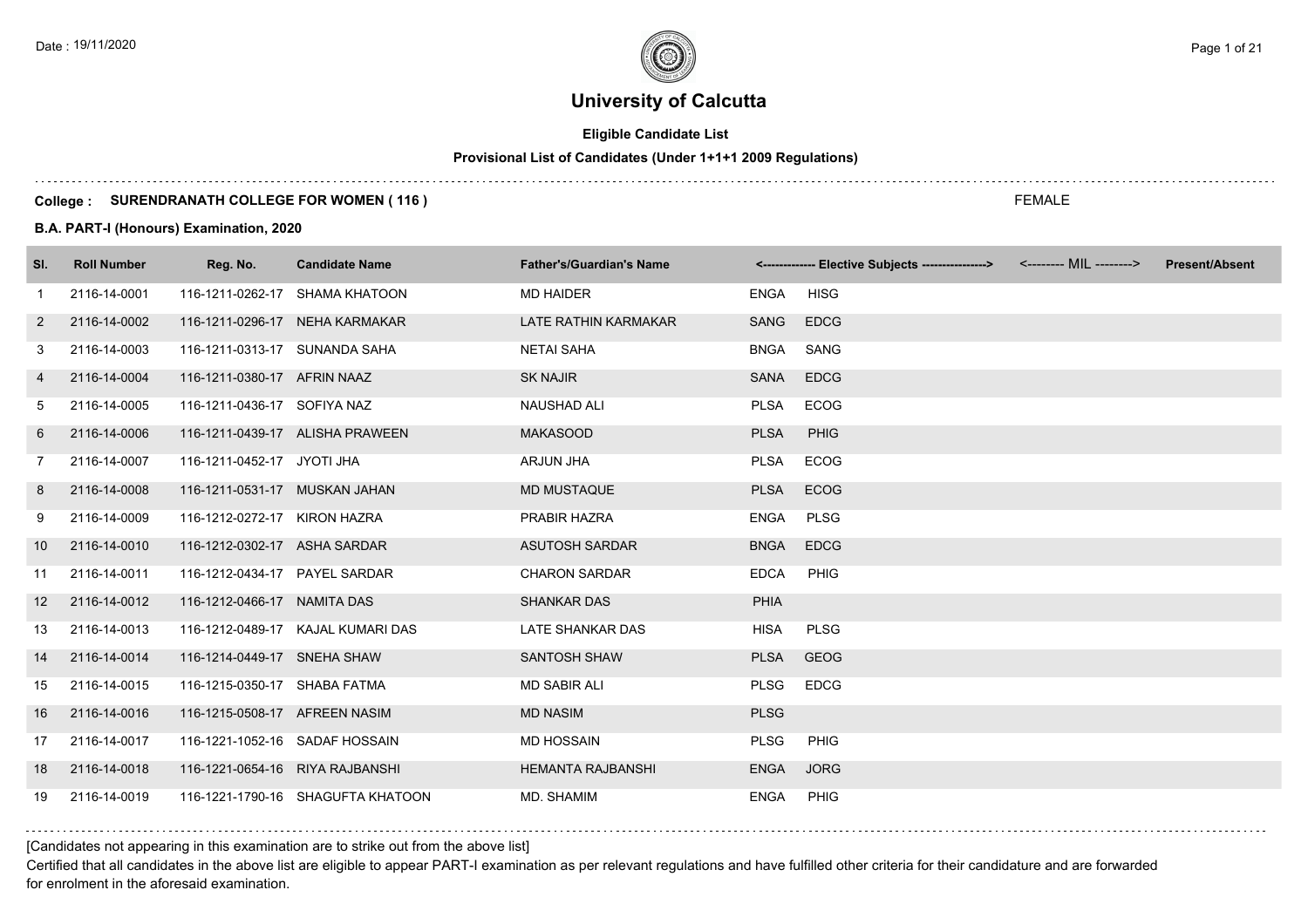# **Eligible Candidate List**

# **Provisional List of Candidates (Under 1+1+1 2009 Regulations)**

#### **College : SURENDRANATH COLLEGE FOR WOMEN ( 116 )**

#### **B.A. PART-I (Honours) Examination, 2020**

| <b>Roll Number</b> | Reg. No. | <b>Candidate Name</b> | <b>Father's/Guardian's Name</b>                                                                                                                                                                                                                                                                                                                                                                                                                                                                                                                                                                                                                |             |             |             | <b>Present/Absent</b>                                                      |
|--------------------|----------|-----------------------|------------------------------------------------------------------------------------------------------------------------------------------------------------------------------------------------------------------------------------------------------------------------------------------------------------------------------------------------------------------------------------------------------------------------------------------------------------------------------------------------------------------------------------------------------------------------------------------------------------------------------------------------|-------------|-------------|-------------|----------------------------------------------------------------------------|
| 2116-14-0020       |          |                       | NARUGOPAL JANA                                                                                                                                                                                                                                                                                                                                                                                                                                                                                                                                                                                                                                 | <b>JORG</b> |             |             |                                                                            |
| 2116-14-0021       |          |                       | <b>BABLA DEY</b>                                                                                                                                                                                                                                                                                                                                                                                                                                                                                                                                                                                                                               | <b>PHIG</b> |             |             |                                                                            |
| 2116-14-0022       |          |                       | <b>DARSHAN RAM</b>                                                                                                                                                                                                                                                                                                                                                                                                                                                                                                                                                                                                                             | <b>PLSG</b> | <b>EDCG</b> |             |                                                                            |
| 2116-14-0023       |          |                       | <b>NOOR UR RAHMAN</b>                                                                                                                                                                                                                                                                                                                                                                                                                                                                                                                                                                                                                          | <b>EDCG</b> |             |             |                                                                            |
| 2116-14-0024       |          |                       | <b>MANSOOR ALAM</b>                                                                                                                                                                                                                                                                                                                                                                                                                                                                                                                                                                                                                            | <b>HISG</b> | <b>PLSG</b> |             |                                                                            |
| 2116-14-0025       |          |                       | <b>NABA KUMAR GHOSH</b>                                                                                                                                                                                                                                                                                                                                                                                                                                                                                                                                                                                                                        | <b>PLSG</b> |             |             |                                                                            |
| 2116-14-0026       |          |                       | MD SHAHADAT HUSSAIN                                                                                                                                                                                                                                                                                                                                                                                                                                                                                                                                                                                                                            | <b>PLSG</b> |             |             |                                                                            |
| 2116-14-0027       |          |                       | <b>DIPAK DAS</b>                                                                                                                                                                                                                                                                                                                                                                                                                                                                                                                                                                                                                               | <b>BNGG</b> |             |             |                                                                            |
| 2116-14-0028       |          |                       | <b>MD SIRAJUDDIN</b>                                                                                                                                                                                                                                                                                                                                                                                                                                                                                                                                                                                                                           | <b>PLSA</b> | PHIG        |             |                                                                            |
| 2116-14-0029       |          |                       | <b>SABIR AHMED</b>                                                                                                                                                                                                                                                                                                                                                                                                                                                                                                                                                                                                                             | <b>HISG</b> |             |             |                                                                            |
| 2116-14-0030       |          |                       | <b>SHYAMAL GHOSH</b>                                                                                                                                                                                                                                                                                                                                                                                                                                                                                                                                                                                                                           | <b>BNGG</b> |             |             |                                                                            |
| 2116-14-0031       |          |                       | <b>BISWANATH DAS</b>                                                                                                                                                                                                                                                                                                                                                                                                                                                                                                                                                                                                                           | <b>BNGG</b> |             |             |                                                                            |
| 2116-14-0032       |          |                       | <b>IZHAR ALAM</b>                                                                                                                                                                                                                                                                                                                                                                                                                                                                                                                                                                                                                              | <b>EDCG</b> |             |             |                                                                            |
| 2116-14-0033       |          |                       | <b>MD AFSAR</b>                                                                                                                                                                                                                                                                                                                                                                                                                                                                                                                                                                                                                                | <b>EDCG</b> |             |             |                                                                            |
| 2116-14-0034       |          |                       | <b>MD LOLUIN</b>                                                                                                                                                                                                                                                                                                                                                                                                                                                                                                                                                                                                                               | <b>HISG</b> | <b>PLSG</b> |             |                                                                            |
| 2116-14-0035       |          |                       | <b>MD SABIR</b>                                                                                                                                                                                                                                                                                                                                                                                                                                                                                                                                                                                                                                | <b>HISG</b> | <b>PLSG</b> |             |                                                                            |
| 2116-14-0036       |          |                       | <b>BIKASH MONDAL</b>                                                                                                                                                                                                                                                                                                                                                                                                                                                                                                                                                                                                                           | <b>ENGA</b> |             |             |                                                                            |
| 2116-14-0037       |          |                       | <b>MD ASHRAF ALI</b>                                                                                                                                                                                                                                                                                                                                                                                                                                                                                                                                                                                                                           | <b>PLSG</b> |             |             |                                                                            |
| 2116-14-0038       |          |                       | <b>MD BARKAT ALI</b>                                                                                                                                                                                                                                                                                                                                                                                                                                                                                                                                                                                                                           | <b>PLSG</b> |             |             |                                                                            |
|                    |          |                       | 116-1211-0269-17 NABANITA JANA<br>116-1211-0273-17 SARMISTHA DEY<br>116-1211-0276-17 BANDANA KUMARI<br>116-1211-0336-17 NOOR AFSHA<br>116-1211-0417-17 REHEMA MANSOOR<br>116-1211-0432-17 PAPIYA GHOSH<br>116-1211-0433-17 ZAINAB HUSSAIN<br>116-1211-0479-17 RIYA DAS<br>116-1211-0504-17 NASIMA GHORI<br>116-1211-0524-17 KHAKASHAN AHMED<br>116-1211-0538-17 DEBIKA GHOSH<br>116-1211-0543-17 RAYA DAS<br>116-1211-0545-17 TAHSIN ALAM<br>116-1211-0580-17 ARSHIA<br>116-1211-0614-17 SHABANA KHATOON<br>116-1211-0620-17 SHAHANA PARVEEN<br>116-1211-0866-17 EKTA MONDAL<br>116-1211-0894-17 FARHAT NAAZ<br>116-1211-0895-17 SHAMA PARVEEN |             |             | <b>PLSG</b> | <------------- Elective Subjects ----------------> <-------- MIL --------> |

[Candidates not appearing in this examination are to strike out from the above list]

Certified that all candidates in the above list are eligible to appear PART-I examination as per relevant regulations and have fulfilled other criteria for their candidature and are forwarded for enrolment in the aforesaid examination.

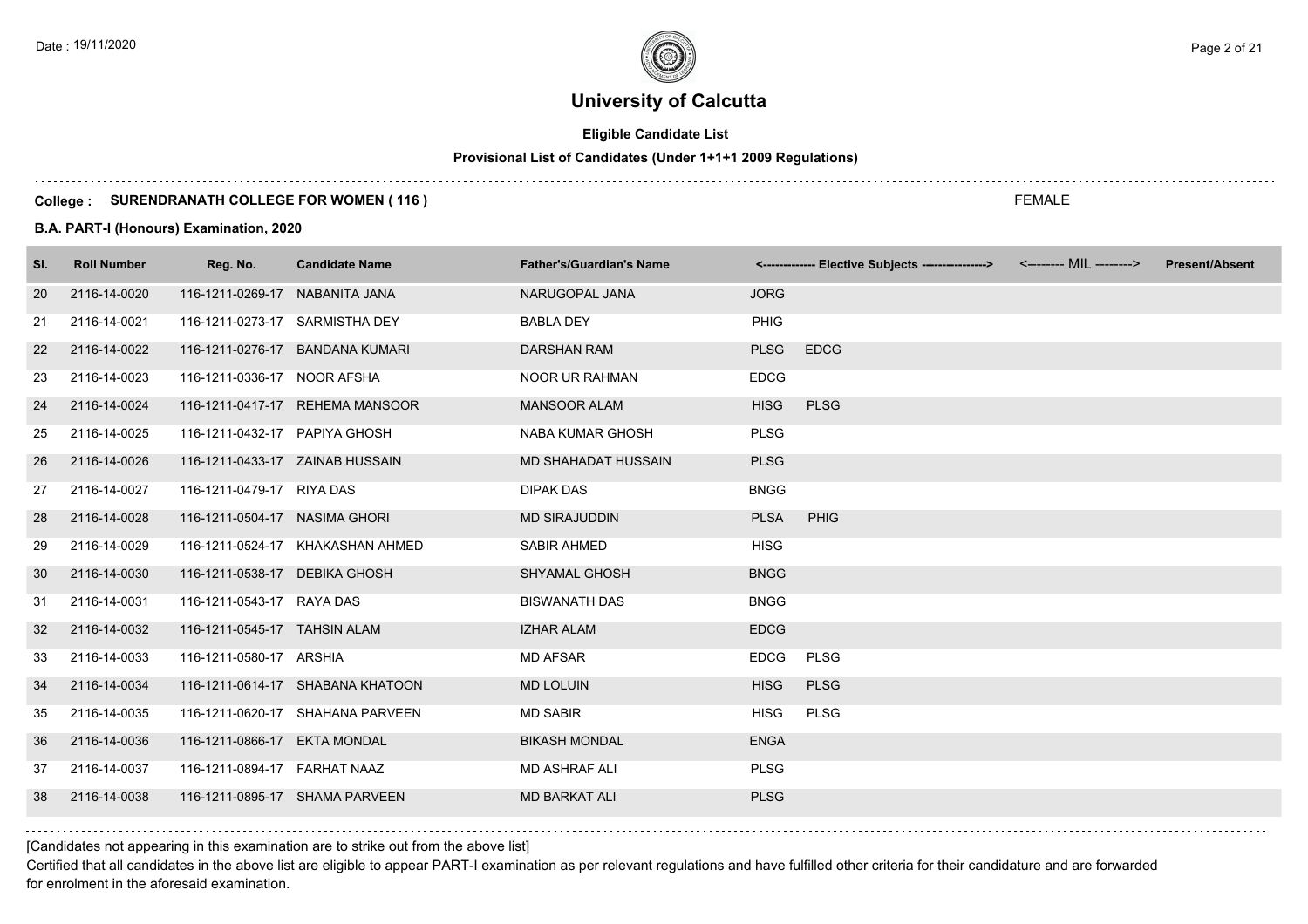# **Eligible Candidate List**

# **Provisional List of Candidates (Under 1+1+1 2009 Regulations)**

#### **College : SURENDRANATH COLLEGE FOR WOMEN ( 116 )**

#### **B.A. PART-I (Honours) Examination, 2020**

| SI. | <b>Roll Number</b> | Reg. No.                       | <b>Candidate Name</b>               | <b>Father's/Guardian's Name</b> |             | <------------- Elective Subjects ---------------> <-------- MIL --------> | <b>Present/Absent</b> |
|-----|--------------------|--------------------------------|-------------------------------------|---------------------------------|-------------|---------------------------------------------------------------------------|-----------------------|
| 39  | 2116-14-0039       | 116-1212-0299-17               | SUDIPTA HALDER                      | DILIP KUMAR HALDER              | <b>BNGA</b> |                                                                           |                       |
| 40  | 2116-14-0040       | 116-1212-0391-17 RESHMI MONDAL |                                     | <b>MANASH MONDAL</b>            | <b>PLSG</b> | PHIG                                                                      |                       |
| 41  | 2116-14-0041       |                                | 116-1212-0425-17 SUPARNA SARDAR     | ARABINDA SARDAR                 | <b>EDCA</b> | PLSG                                                                      |                       |
| 42  | 2116-14-0042       | 116-1212-0470-17 PURNIMA DAS   |                                     | <b>MAKHAN DAS</b>               | <b>HISA</b> | <b>PLSG</b>                                                               |                       |
| 43  | 2116-14-0043       |                                | 116-1214-0383-17 OINDRILLA SARKAR   | APARESH SARKAR                  | <b>EDCG</b> | GEOG                                                                      |                       |
| 44  | 2116-14-0044       |                                | 116-1221-0322-16 RITTIKA KARMAKAR   | <b>ALOKE KARMAKAR</b>           | <b>PLSG</b> |                                                                           |                       |
| 45  | 2116-14-0045       | 116-1221-0447-16 SAIYADA FATMA |                                     | <b>MD ZAFARULLAH</b>            | <b>PLSG</b> | <b>JORG</b>                                                               |                       |
| 46  | 2116-14-0046       |                                | 116-1221-0523-16 BIDISHA SULTANA    | <b>SATTAR MOLLA</b>             | <b>BNGA</b> | <b>SANG</b>                                                               |                       |
| 47  | 2116-14-0047       | 147-1221-0163-15 ZEENAT AFROZ  |                                     | <b>MD IDRIS</b>                 | <b>PLSG</b> | <b>EDCG</b>                                                               |                       |
| 48  | 2116-14-0048       | 147-1221-0057-16 NIKHAT ASGAR  |                                     | <b>ASGAR ALI</b>                | <b>PLSG</b> | <b>EDCG</b>                                                               |                       |
| 49  | 2116-14-0049       |                                | 116-1221-0069-16 MAHJABIN PARVEEN   | <b>MD ISRAIL ANSARI</b>         | <b>PHIG</b> |                                                                           |                       |
| 50  | 2116-14-0050       |                                | 116-1221-0109-16 BAISHAKHI KARMAKAR | <b>SUBODH KARMAKAR</b>          | <b>PHIG</b> |                                                                           |                       |
| 51  | 2116-14-0051       | 116-1221-0361-16 YAMAN ZIA     |                                     | <b>ZIAUR RAHMAN</b>             | <b>PHIG</b> |                                                                           |                       |
| 52  | 2116-14-0052       |                                | 116-1221-0617-16 MADHUMITA SARDAR   | <b>SUKUMAR SARDAR</b>           | <b>EDCA</b> | PHIG                                                                      |                       |
| 53  | 2116-14-0053       |                                | 116-1221-0682-16 MAHJABEEN BANO     | <b>MD ALUDDIN</b>               | <b>PHIG</b> |                                                                           |                       |
| 54  | 2116-14-0054       | 041-1222-0200-14 MONIKA MONDAL |                                     | ARABINDA MONDAL                 | <b>HISG</b> |                                                                           |                       |
| 55  | 2116-14-0055       | 116-1221-1749-15 BANASREE DAS  |                                     | DEBANGSHU DAS                   | PHIG        |                                                                           |                       |
| 56  | 2116-14-0056       | 116-1225-1791-15 NASIMA PARVIN |                                     | <b>BAKTIAR RAHAMAN SANFUL</b>   | <b>PHIG</b> |                                                                           |                       |
| 57  | 2116-14-0057       | 116-1221-0663-15 RESHMI GHOSH  |                                     | <b>BALARAM GHOSH</b>            | <b>PHIG</b> |                                                                           |                       |

[Candidates not appearing in this examination are to strike out from the above list]

Certified that all candidates in the above list are eligible to appear PART-I examination as per relevant regulations and have fulfilled other criteria for their candidature and are forwarded for enrolment in the aforesaid examination.

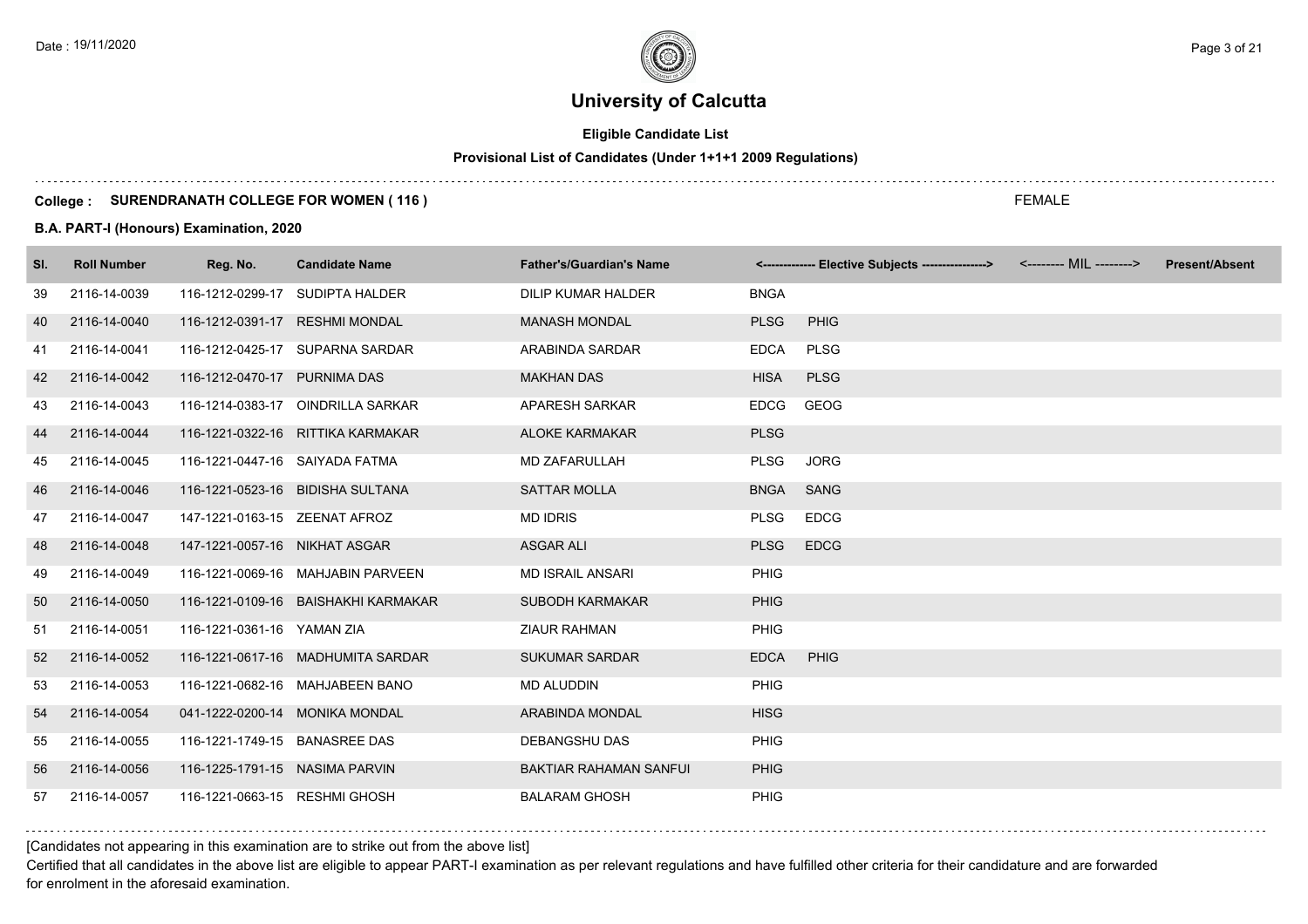# **Eligible Candidate List**

# **Provisional List of Candidates (Under 1+1+1 2009 Regulations)**

#### **College : SURENDRANATH COLLEGE FOR WOMEN ( 116 )**

#### **B.A. PART-I (Honours) Examination, 2020**

| SI. | <b>Roll Number</b> | Reg. No.                      | <b>Candidate Name</b>                | <b>Father's/Guardian's Name</b> |             | <------------- Elective Subjects ----------------> <-------- MIL --------> | <b>Present/Absent</b> |
|-----|--------------------|-------------------------------|--------------------------------------|---------------------------------|-------------|----------------------------------------------------------------------------|-----------------------|
| 58  | 2116-14-0058       |                               | 116-1221-0012-16 PRIYANKA BHOWMICK   | PINTU BHOWMICK                  | <b>PLSG</b> |                                                                            |                       |
| 59  | 2116-14-0059       | 116-1221-1467-15 SREYASI ROY  |                                      | UTTAM ROY                       | <b>BNGG</b> | ECOG                                                                       |                       |
| 60  | 2116-14-0060       | 116-1222-0082-14 ADITI BISWAS |                                      | AMAL KRISHNA BISWAS             | <b>PHIG</b> |                                                                            |                       |
| 61  | 2116-14-0061       | 116-1221-0390-14 ZEEBA YUSUF  |                                      | <b>YUSUF</b>                    | <b>PLSG</b> |                                                                            |                       |
| 62  | 2116-14-0062       | 116-1211-0244-17 ARFA KHATOON |                                      | <b>SHEIK KHURSHID</b>           | <b>PLSG</b> |                                                                            |                       |
| 63  | 2116-14-0063       | 116-1211-0521-17 ZAKIA FATMA  |                                      | <b>AFTAB ALAM</b>               | <b>HISG</b> |                                                                            |                       |
| 64  | 2116-14-0064       | 116-1221-0059-16 RIYA SINGH   |                                      | <b>PRADIP SINGH</b>             | <b>PHIG</b> |                                                                            |                       |
| 65  | 2116-14-0065       |                               | 116-1221-0155-16 RAJANYA SARKAR      | <b>PRADIP SARKAR</b>            | <b>PHIG</b> |                                                                            |                       |
| 66  | 2116-14-0066       | 116-1221-0347-16 NAHID RASHID |                                      | <b>MD RASHID</b>                | <b>ECOG</b> |                                                                            |                       |
| 67  | 2116-14-0067       | 116-1221-0218-14 AFREEN NAZIR |                                      | <b>NAZIR AHMED</b>              | <b>SOCG</b> |                                                                            |                       |
| 68  | 2116-14-0068       |                               | 116-1221-1584-16 JYOTI KUMARI MANJHI | <b>BASANT RAM MANJHI</b>        | <b>PLSG</b> |                                                                            |                       |
| 69  | 2116-14-0069       | 116-1211-0306-17 OLIVA BASU   |                                      | <b>PRADIP KUMAR BASU</b>        | <b>EDCG</b> |                                                                            |                       |
| 70  | 2116-14-0070       |                               | 116-1211-0315-17 PAROMITA KHANRA     | <b>TARUN KHANRA</b>             | <b>EDCG</b> |                                                                            |                       |
| 71  | 2116-14-0071       |                               | 116-1211-0337-17 SOURASREE DAS       | SUNIL CHANDRA DAS               | <b>EDCG</b> |                                                                            |                       |
| 72  | 2116-14-0072       | 116-1211-0348-17 ERAM PARVEEN |                                      | <b>MD. RUSTAM</b>               | <b>ENGA</b> |                                                                            |                       |
| 73  | 2116-14-0073       |                               | 116-1211-0395-17 SARMISTHA SHAW      | <b>TARAK NATH SHAW</b>          | <b>BNGA</b> | <b>HISG</b>                                                                |                       |
| 74  | 2116-14-0074       | 116-1211-0396-17 ANKITA PAUL  |                                      | SUBAL CHANDRA PAUL              | <b>ENGA</b> | <b>EDCG</b>                                                                |                       |
| 75  | 2116-14-0075       | 116-1211-0411-17 BIDISHA SAHA |                                      | <b>MADHUSUDAN SAHA</b>          | <b>PLSG</b> |                                                                            |                       |
| 76  | 2116-14-0076       |                               | 116-1211-0427-17 NAZREEN KHATOON     | <b>MD RAJA</b>                  | <b>EDCA</b> | <b>HISG</b>                                                                |                       |

[Candidates not appearing in this examination are to strike out from the above list]

Certified that all candidates in the above list are eligible to appear PART-I examination as per relevant regulations and have fulfilled other criteria for their candidature and are forwarded for enrolment in the aforesaid examination.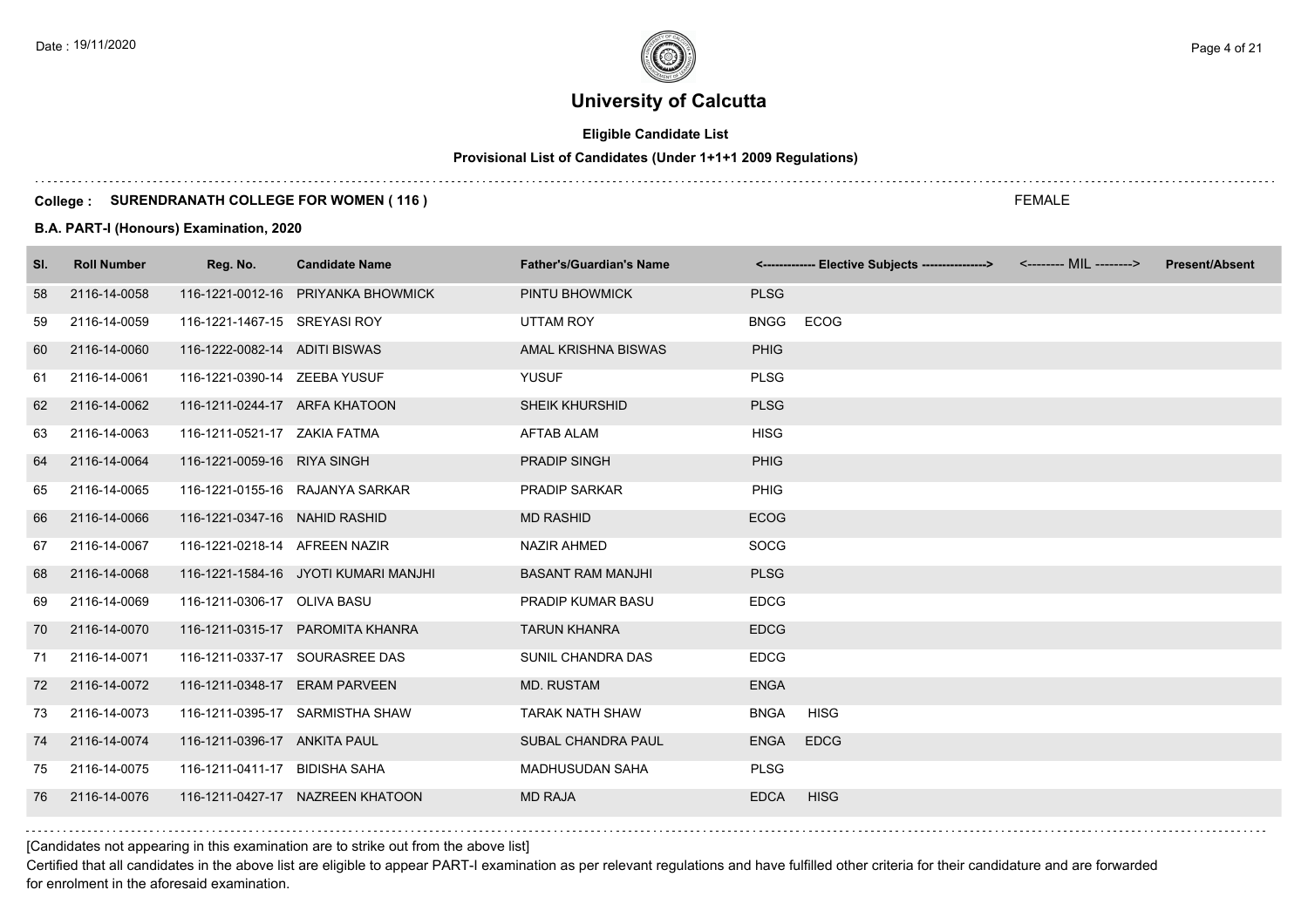# **Eligible Candidate List**

# **Provisional List of Candidates (Under 1+1+1 2009 Regulations)**

#### **College : SURENDRANATH COLLEGE FOR WOMEN ( 116 )**

#### **B.A. PART-I (Honours) Examination, 2020**

| SI. | <b>Roll Number</b> | Reg. No.                         | <b>Candidate Name</b>              | <b>Father's/Guardian's Name</b> |             | <------------- Elective Subjects ----------------> <-------- MIL --------> | <b>Present/Absent</b> |
|-----|--------------------|----------------------------------|------------------------------------|---------------------------------|-------------|----------------------------------------------------------------------------|-----------------------|
| 77  | 2116-14-0077       | 116-1211-0459-17 AFREEN FATMA    |                                    | <b>MD HASSAN</b>                | <b>PLSA</b> | PHIG                                                                       |                       |
| 78  | 2116-14-0078       | 116-1211-0464-17 PRIYA HALDER    |                                    | <b>SANKAR HALDER</b>            | <b>HISG</b> |                                                                            |                       |
| 79  | 2116-14-0079       | 116-1211-0487-17 SONALI DUTTA    |                                    | PABITRA NARAYAN DUTTA           | <b>BNGG</b> |                                                                            |                       |
| 80  | 2116-14-0080       | 116-1211-0515-17 SHAISTA SALIM   |                                    | <b>MD SALIM</b>                 | <b>EDCA</b> | <b>HISG</b>                                                                |                       |
| 81  | 2116-14-0081       |                                  | 116-1211-0519-17 KAHKASHA PARVEEN  | <b>MD SAIDER</b>                | <b>PLSG</b> |                                                                            |                       |
| 82  | 2116-14-0082       | 116-1211-0523-17 SAHEEN NISHA    |                                    | <b>GULAM SARWAR</b>             | <b>EDCA</b> | <b>PLSG</b>                                                                |                       |
| 83  | 2116-14-0083       | 116-1211-0529-17 FARHEEN NAAZ    |                                    | <b>MD MUKHTAR KHAN</b>          | <b>ECOG</b> |                                                                            |                       |
| 84  | 2116-14-0084       |                                  | 116-1211-0530-17 NAHAT PARVEEN     | <b>MD SK SAMSAD</b>             | <b>PLSA</b> | <b>ECOG</b>                                                                |                       |
| 85  | 2116-14-0085       | 116-1211-0542-17    FARHIN FIROZ |                                    | <b>FIROZ ALAM</b>               | <b>PLSA</b> | <b>ECOG</b>                                                                |                       |
| 86  | 2116-14-0086       |                                  | 116-1211-0544-17 GULNAZ KHATOON    | <b>MD JAIN</b>                  | <b>HISG</b> |                                                                            |                       |
| 87  | 2116-14-0087       |                                  | 116-1211-0577-17 NIKHAT PARVEEN    | <b>MATIUR RAHMAN</b>            | <b>EDCG</b> | <b>PLSG</b>                                                                |                       |
| 88  | 2116-14-0088       |                                  | 116-1211-0578-17 MAHJABEEN HUSSAIN | <b>ANWAR HUSSAIN</b>            | <b>EDCG</b> | <b>PLSG</b>                                                                |                       |
| 89  | 2116-14-0089       | 116-1211-0608-17 SONY NAAZ       |                                    | <b>MD MUSLIM</b>                | <b>HISG</b> | <b>PLSG</b>                                                                |                       |
| 90  | 2116-14-0090       |                                  | 116-1211-0609-17 RAFAT MAQSOOD     | MAQSOOD ALAM                    | <b>PLSG</b> |                                                                            |                       |
| 91  | 2116-14-0091       | 116-1211-0618-17 SAIMA PARVEEN   |                                    | <b>MD REYAZ</b>                 | <b>PLSG</b> |                                                                            |                       |
| 92  | 2116-14-0092       |                                  | 116-1211-0619-17 TARANNUM BEGUM    | <b>MD ASHIQUE</b>               | <b>HISG</b> | <b>PLSG</b>                                                                |                       |
| 93  | 2116-14-0093       |                                  | 116-1211-0621-17 SALEHA TABASSUM   | <b>MD SALAHUDDIN</b>            | <b>PLSG</b> | <b>HISG</b>                                                                |                       |
| 94  | 2116-14-0094       |                                  | 116-1211-0622-17 MUSKAN PARVEEN    | <b>MAQBOOL HUSSAIN</b>          | <b>EDCG</b> | <b>PLSG</b>                                                                |                       |
| 95  | 2116-14-0095       |                                  | 116-1211-0840-17 KAIKASHA RAHMAN   | <b>SK MOTIUR RAHMAN</b>         | <b>HISA</b> | <b>PLSG</b>                                                                |                       |

[Candidates not appearing in this examination are to strike out from the above list]

Certified that all candidates in the above list are eligible to appear PART-I examination as per relevant regulations and have fulfilled other criteria for their candidature and are forwarded for enrolment in the aforesaid examination.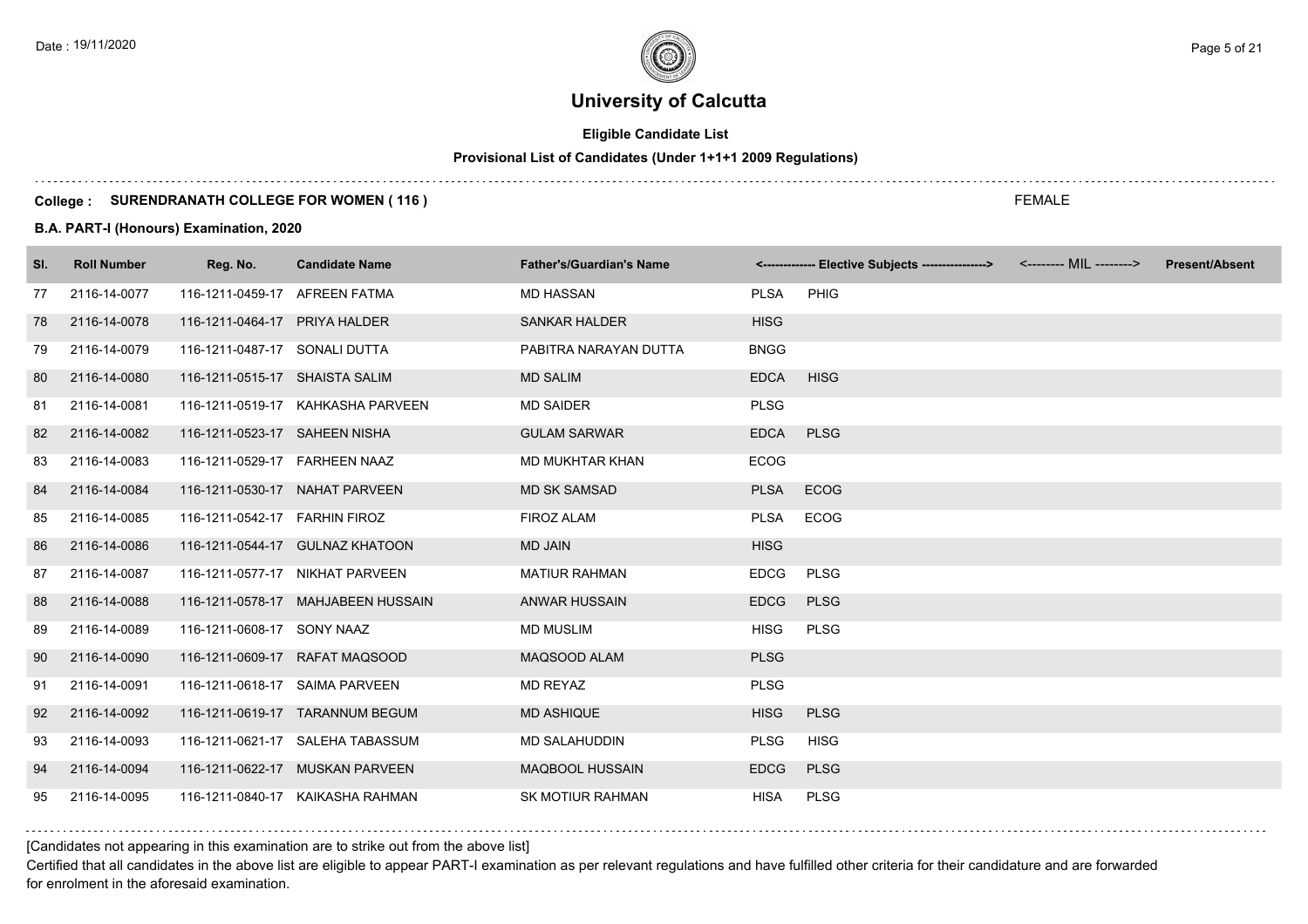# **Eligible Candidate List**

# **Provisional List of Candidates (Under 1+1+1 2009 Regulations)**

#### **College : SURENDRANATH COLLEGE FOR WOMEN ( 116 )**

#### **B.A. PART-I (Honours) Examination, 2020**

| SI.              | <b>Roll Number</b> | Reg. No.                       | <b>Candidate Name</b>                 | <b>Father's/Guardian's Name</b> |             | <------------- Elective Subjects ----------------> <-------- MIL --------> | <b>Present/Absent</b> |
|------------------|--------------------|--------------------------------|---------------------------------------|---------------------------------|-------------|----------------------------------------------------------------------------|-----------------------|
| 96               | 2116-14-0096       | 116-1211-0856-17 NISHA SHAW    |                                       | <b>NARAYAN SHAW</b>             | <b>PLSA</b> | PHIG                                                                       |                       |
| 97               | 2116-14-0097       | 116-1211-0862-17 RAFIA PARWEEN |                                       | SHAKIL AHMED                    | <b>ENGA</b> | <b>PLSG</b>                                                                |                       |
| 98               | 2116-14-0098       |                                | 116-1212-0486-17 SARASWATI MONDAL     | LATE BABLU MONDAL               | <b>BNGG</b> |                                                                            |                       |
| 99               | 2116-14-0099       | 116-1212-0539-17 SONALI SARDAR |                                       | SUBHASH SARDAR                  | PHIG        |                                                                            |                       |
| 100              | 2116-14-0100       | 116-1212-0793-17 SANGITA DAS   |                                       | <b>GOUTAM DAS</b>               | <b>PLSA</b> |                                                                            |                       |
| 101              | 2116-14-0101       |                                | 116-1215-0377-17 KAMARUN MONIRA       | <b>MONIRUL ISLAM</b>            | <b>EDCG</b> | <b>PLSG</b>                                                                |                       |
| 102 <sub>1</sub> | 2116-14-0102       | 116-1215-0421-17 RAFIKA KHATUN |                                       | <b>REJAUL KARIN</b>             | <b>HISG</b> | <b>PLSG</b>                                                                |                       |
| 103              | 2116-14-0103       | 116-1215-0874-17 RESHMI KHATUN |                                       | SK ANISH ALI                    | <b>PLSG</b> |                                                                            |                       |
| 104              | 2116-14-0104       | 116-1221-0129-16 PARUL DAS     |                                       | <b>KAMAL DAS</b>                | <b>PHIA</b> | <b>EDCG</b>                                                                |                       |
| 105              | 2116-14-0105       |                                | 116-1221-0172-16 SHILLU KUMARI SHARMA | <b>ASHOK SHARMA</b>             | <b>HISA</b> | <b>PLSG</b>                                                                |                       |
| 106              | 2116-14-0106       |                                | 116-1221-0286-16 BEAUTY CHAKRABORTY   | SANKAR CHAKRABORTY              | <b>PHIG</b> |                                                                            |                       |
| 107              | 2116-14-0107       |                                | 116-1221-0578-16 AFREEN YOUNUS        | <b>MD YOUNUS</b>                | <b>PLSA</b> | PHIG                                                                       |                       |
| 108              | 2116-14-0108       | 116-1221-0590-16 DONA NATH     |                                       | <b>SUBHAS NATH</b>              | <b>ENGA</b> | <b>JORG</b>                                                                |                       |
| 109              | 2116-14-0109       | 116-1221-0694-16 ANURITA TANTI |                                       | OM PRAKASH TANTI                | <b>ENGA</b> | <b>PHIG</b>                                                                |                       |
|                  | 110 2116-14-0110   | 116-1221-1585-16 D. GEETA      |                                       | APPAIYA                         | <b>ENGA</b> | <b>PHIG</b>                                                                |                       |
|                  | 111 2116-14-0111   |                                | 116-1221-1777-16 NURZAHAN KHATUN      | ABDUS SATTAR SK                 | SANG        | <b>EDCG</b>                                                                |                       |
|                  | 112 2116-14-0112   | 147-1221-0307-15 SAMBAL SHAHIN |                                       | <b>MD IMRAN</b>                 | <b>HISG</b> | <b>PLSG</b>                                                                |                       |
| 113              | 2116-14-0113       | 411-1222-0688-16 RIMI NASKAR   |                                       | <b>AJIT NASKAR</b>              | <b>BNGA</b> | <b>EDCG</b>                                                                |                       |
|                  | 114 2116-14-0114   | 147-1221-0082-16 SIMRAN HAQUE  |                                       | <b>NAZMUL HAQUE</b>             | <b>PLSG</b> | <b>EDCG</b>                                                                |                       |

[Candidates not appearing in this examination are to strike out from the above list]

Certified that all candidates in the above list are eligible to appear PART-I examination as per relevant regulations and have fulfilled other criteria for their candidature and are forwarded for enrolment in the aforesaid examination.

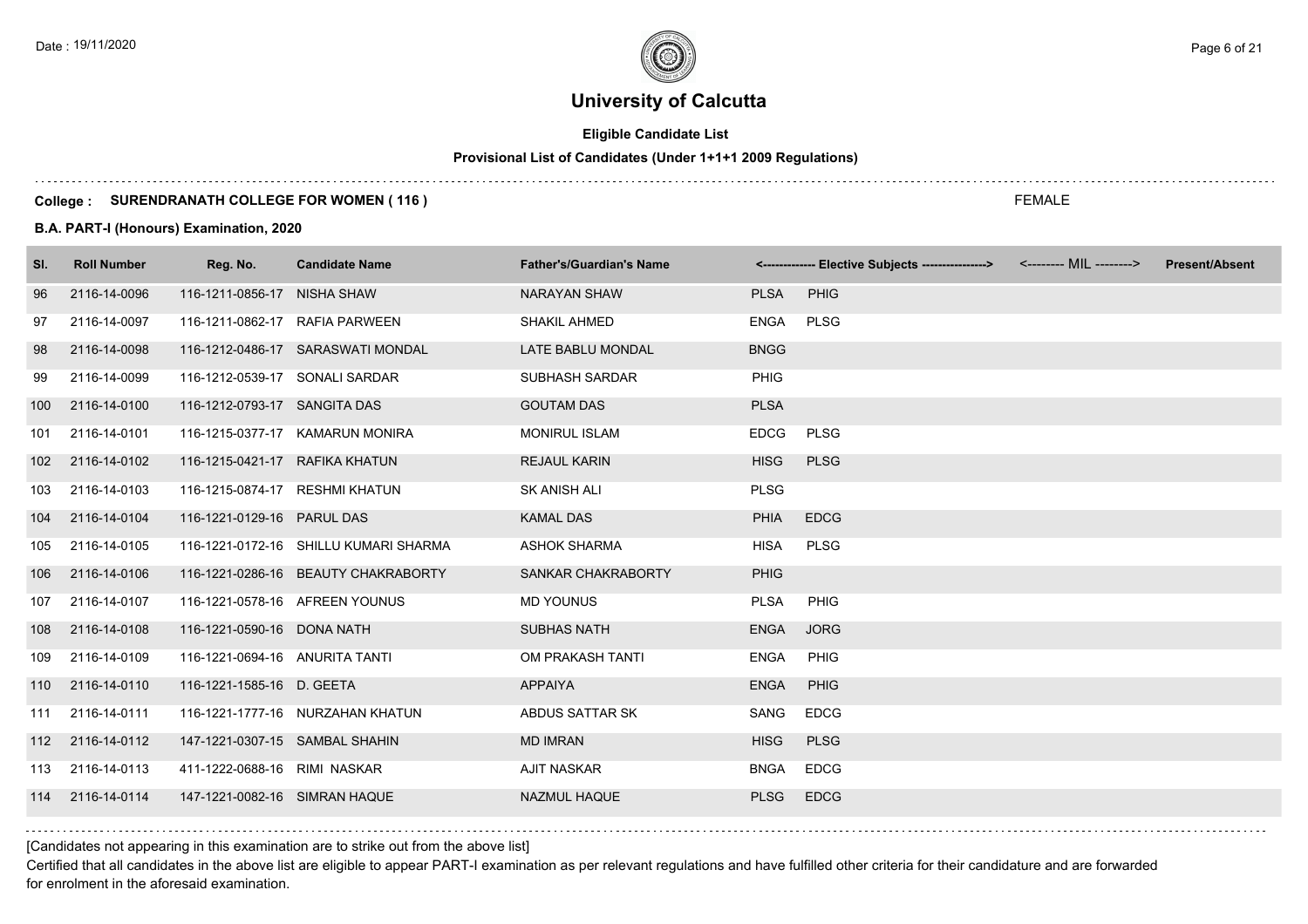# **Eligible Candidate List**

# **Provisional List of Candidates (Under 1+1+1 2009 Regulations)**

#### **College : SURENDRANATH COLLEGE FOR WOMEN ( 116 )**

#### **B.A. PART-I (Honours) Examination, 2020**

| SI. | <b>Roll Number</b> | Reg. No.                      | <b>Candidate Name</b>                  | <b>Father's/Guardian's Name</b> |             | <------------- Elective Subjects ----------------> <-------- MIL --------> | <b>Present/Absent</b> |
|-----|--------------------|-------------------------------|----------------------------------------|---------------------------------|-------------|----------------------------------------------------------------------------|-----------------------|
| 115 | 2116-14-0115       |                               | 116-1221-0143-16 MEHNAAZ FIRDOUS       | MD MOHIUDDIN                    | <b>ENGA</b> | <b>PLSG</b>                                                                |                       |
|     | 116 2116-14-0116   |                               | 116-1221-0168-16 SUSMITA MONDAL        | <b>HARADHAN MONDAL</b>          | <b>PLSG</b> |                                                                            |                       |
| 117 | 2116-14-0117       | 116-1221-0341-16 RIMA MONDAL  |                                        | <b>RAMESH MONDAL</b>            | <b>ENGA</b> |                                                                            |                       |
| 118 | 2116-14-0118       |                               | 116-1221-0357-16 SUMAIYA NASREEN       | <b>MD SULTAN</b>                | <b>ENGA</b> | <b>PLSG</b>                                                                |                       |
| 119 | 2116-14-0119       | 116-1221-0466-16 BANTI SEAL   |                                        | <b>MAKHAN SEAL</b>              | <b>SANG</b> |                                                                            |                       |
| 120 | 2116-14-0120       |                               | 116-1221-0551-16 SAVISTA KHATOON       | <b>MD SOAIL</b>                 | <b>PLSA</b> | <b>HISG</b>                                                                |                       |
| 121 | 2116-14-0121       | 116-1221-0572-16 PUJA DAS     |                                        | <b>TARU DAS</b>                 | <b>ENGA</b> | <b>PHIG</b>                                                                |                       |
|     | 122 2116-14-0122   |                               | 116-1221-0742-16 SARITA KUMARI RAJBHAR | <b>HIRA LAL RAJBHAR</b>         | <b>ENGA</b> | PHIG                                                                       |                       |
| 123 | 2116-14-0123       | 116-1221-1254-16 ARPITA DAS   |                                        | <b>PRADIP DAS</b>               | <b>ENGA</b> |                                                                            |                       |
| 124 | 2116-14-0124       | 116-1221-1752-16 ANJANA DAS   |                                        | <b>ARUN DAS</b>                 | <b>SANG</b> |                                                                            |                       |
| 125 | 2116-14-0125       | 116-1222-0193-16 MAMPI RAY    |                                        | <b>TRIPTI RAY</b>               | <b>SANG</b> |                                                                            |                       |
| 126 | 2116-14-0126       | 116-1222-0536-16 LABANI DAS   |                                        | NARENDRA KUMAR DAS              | <b>ENGA</b> | PHIG                                                                       |                       |
| 127 | 2116-14-0127       |                               | 116-1225-0248-16 JULEKHA KHATOON       | MOHAMMAD IZAZ                   | <b>ENGA</b> | <b>PHIG</b>                                                                |                       |
| 128 | 2116-14-0128       | 116-1221-1317-15 TUSI BARIK   |                                        | <b>MRITUN JOY BARIK</b>         | <b>SANG</b> |                                                                            |                       |
| 129 | 2116-14-0129       | 116-1224-1863-15 SOMA GHOSH   |                                        | <b>SWAPAN GHOSH</b>             | <b>GEOA</b> | <b>PLSG</b>                                                                |                       |
| 130 | 2116-14-0130       | 116-1222-0354-14 PAYAL MONDAL |                                        | <b>SUNIL MONDAL</b>             | <b>PHIG</b> |                                                                            |                       |
| 131 | 2116-14-0131       | 116-1221-0074-13 TANIMA ROY   |                                        | <b>DIPANKAR ROY</b>             | <b>PLSG</b> |                                                                            |                       |
|     | 132 2116-14-0132   |                               | 116-1221-2681-15 PRIYANKA GUPTA        | <b>ASHOK GUPTA</b>              | <b>PLSG</b> | <b>JORG</b>                                                                |                       |
| 133 | 2116-14-0133       | 116-1222-1747-15 ASIMA MONDAL |                                        | DHANANJOY MONDAL                | <b>PHIG</b> |                                                                            |                       |

### [Candidates not appearing in this examination are to strike out from the above list]

Certified that all candidates in the above list are eligible to appear PART-I examination as per relevant regulations and have fulfilled other criteria for their candidature and are forwarded for enrolment in the aforesaid examination.

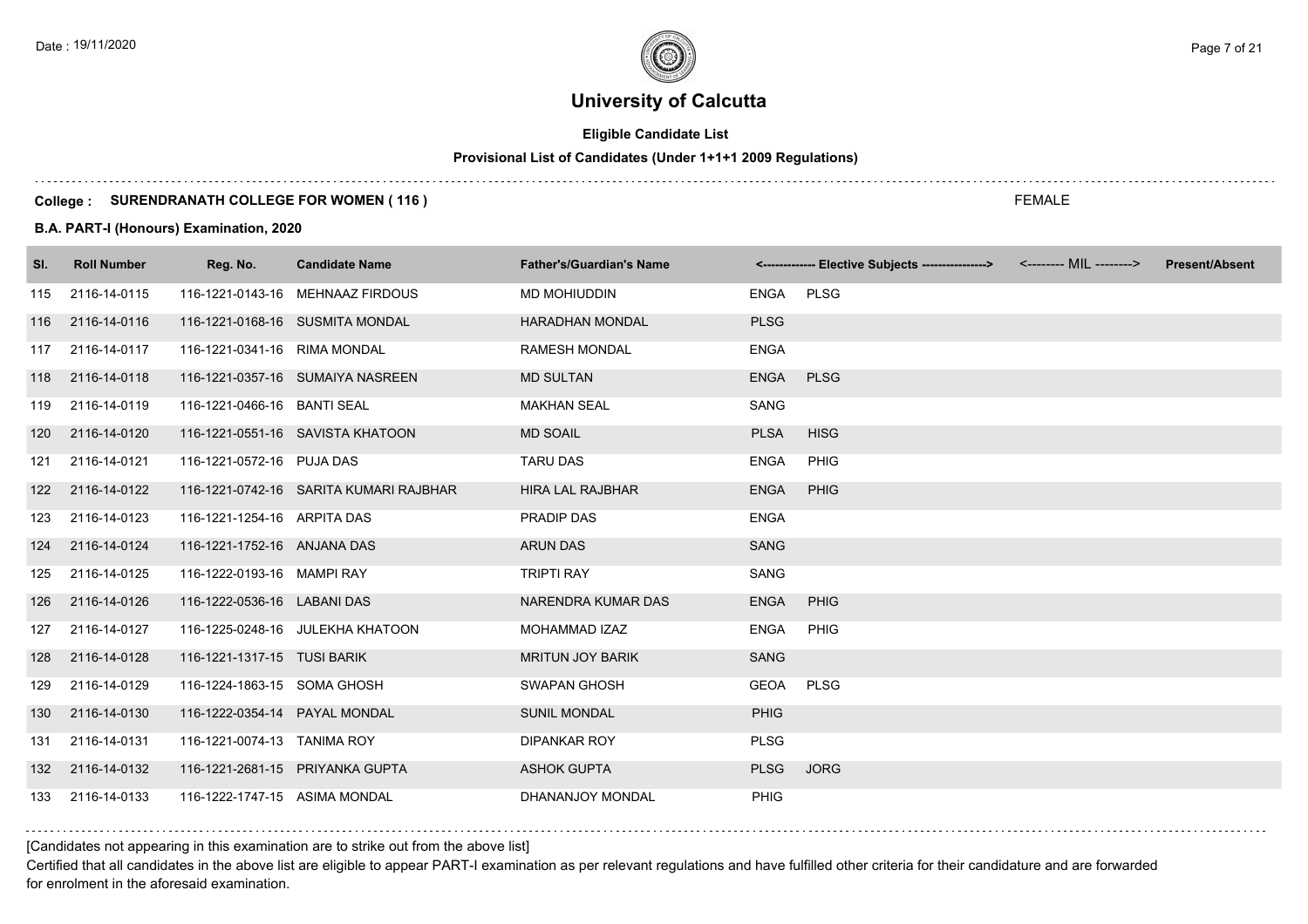# **Eligible Candidate List**

#### **Provisional List of Candidates (Under 1+1+1 2009 Regulations)**

#### **College : SURENDRANATH COLLEGE FOR WOMEN ( 116 )**

#### **B.A. PART-I (Honours) Examination, 2020**

| SI. | <b>Roll Number</b> | Reg. No.                        | <b>Candidate Name</b>             | <b>Father's/Guardian's Name</b> |             | <------------- Elective Subjects ----------------> | <b>Present/Absent</b> |
|-----|--------------------|---------------------------------|-----------------------------------|---------------------------------|-------------|----------------------------------------------------|-----------------------|
| 134 | 2116-14-0134       | 116-1222-0320-13 RAMA DAS       |                                   | <b>AJIT KUMAR DAS</b>           | <b>HISG</b> |                                                    |                       |
| 135 | 2116-14-0135       | 116-1221-0217-14 SAURAVI DEB    |                                   | LATE ANUPAM DEB                 | <b>PHIG</b> |                                                    |                       |
| 136 | 2116-14-0136       |                                 | 116-1221-0526-13 PARNASHREE GURIA | <b>DEBANSHU GURIA</b>           | <b>EDCG</b> | <b>GEOG</b>                                        |                       |
| 137 | 2116-14-0137       |                                 | 116-1221-0036-16 SAMIMA SULTANA   | <b>SAMI AHMED</b>               | <b>ENGA</b> |                                                    |                       |
| 138 | 2116-14-0138       | 116-1221-1575-15 RUBY KHATOON   |                                   | <b>MD ISMAIL</b>                | <b>HISG</b> |                                                    |                       |
| 139 | 2116-14-0139       |                                 | 116-1221-1577-15 RUKHSAR KHATOON  | <b>MD KALIM</b>                 | <b>HISG</b> |                                                    |                       |
|     | 140 2116-14-0140   | 116-1221-1477-15 PUJA PANDIT    |                                   | <b>CHANDIKANT PANDIT</b>        | SANG        |                                                    |                       |
| 141 | 2116-14-0141       | 116-1221-0001-16 RITWICA GHOSH  |                                   | <b>TANMOY GHOSH</b>             | <b>BNGA</b> | GEOG                                               |                       |
|     | 142 2116-14-0142   |                                 | 116-1221-0017-16 ANKITA KARGUPTA  | PINAKI KARGUPTA                 | <b>ENGA</b> |                                                    |                       |
| 143 | 2116-14-0143       | 116-1221-0046-16 SANGITA DAS    |                                   | <b>GOURHARI DAS</b>             | <b>ENGA</b> |                                                    |                       |
| 144 | 2116-14-0144       | 116-1221-0054-16 KANKAN GUHA    |                                   | <b>AJIT GUHA</b>                | <b>PLSG</b> | SANG                                               |                       |
| 145 | 2116-14-0145       | 116-1221-0148-16 AHANA BASAK    |                                   | <b>SURAJIT BASAK</b>            | <b>JORA</b> |                                                    |                       |
| 146 | 2116-14-0146       |                                 | 116-1221-0196-16 MAHWASH SAKUR    | <b>SK SAKUR</b>                 | <b>PHIA</b> |                                                    |                       |
| 147 | 2116-14-0147       |                                 | 116-1221-0204-16 SUNANDITA SAHA   | <b>TAPAN SAHA</b>               | <b>BNGA</b> | SANG                                               |                       |
| 148 | 2116-14-0148       | 116-1221-0233-16 TASLIM AKHTAR  |                                   | <b>JAVED AKHTAR</b>             | <b>HISG</b> |                                                    |                       |
| 149 | 2116-14-0149       | 116-1221-0274-16 SANGITA KUMARI |                                   | <b>BHARAT PRASAD GOND</b>       | <b>HISA</b> | <b>PLSG</b>                                        |                       |
| 150 | 2116-14-0150       | 116-1221-0275-16 SUNITA KUMARI  |                                   | <b>BHARAT PRASAD GOND</b>       | <b>HISA</b> | <b>PLSG</b>                                        |                       |
| 151 | 2116-14-0151       |                                 | 116-1221-0278-16 ANJALI SRIVASTAV | AMAR NATH SRIVASTAV             | <b>HISA</b> | <b>PLSG</b>                                        |                       |
| 152 | 2116-14-0152       | 116-1221-0302-16 NEHA SINGH     |                                   | <b>RAJENDRA SINGH</b>           | <b>ENGA</b> | <b>JORG</b>                                        |                       |

[Candidates not appearing in this examination are to strike out from the above list]

Certified that all candidates in the above list are eligible to appear PART-I examination as per relevant regulations and have fulfilled other criteria for their candidature and are forwarded for enrolment in the aforesaid examination.

FEMALE

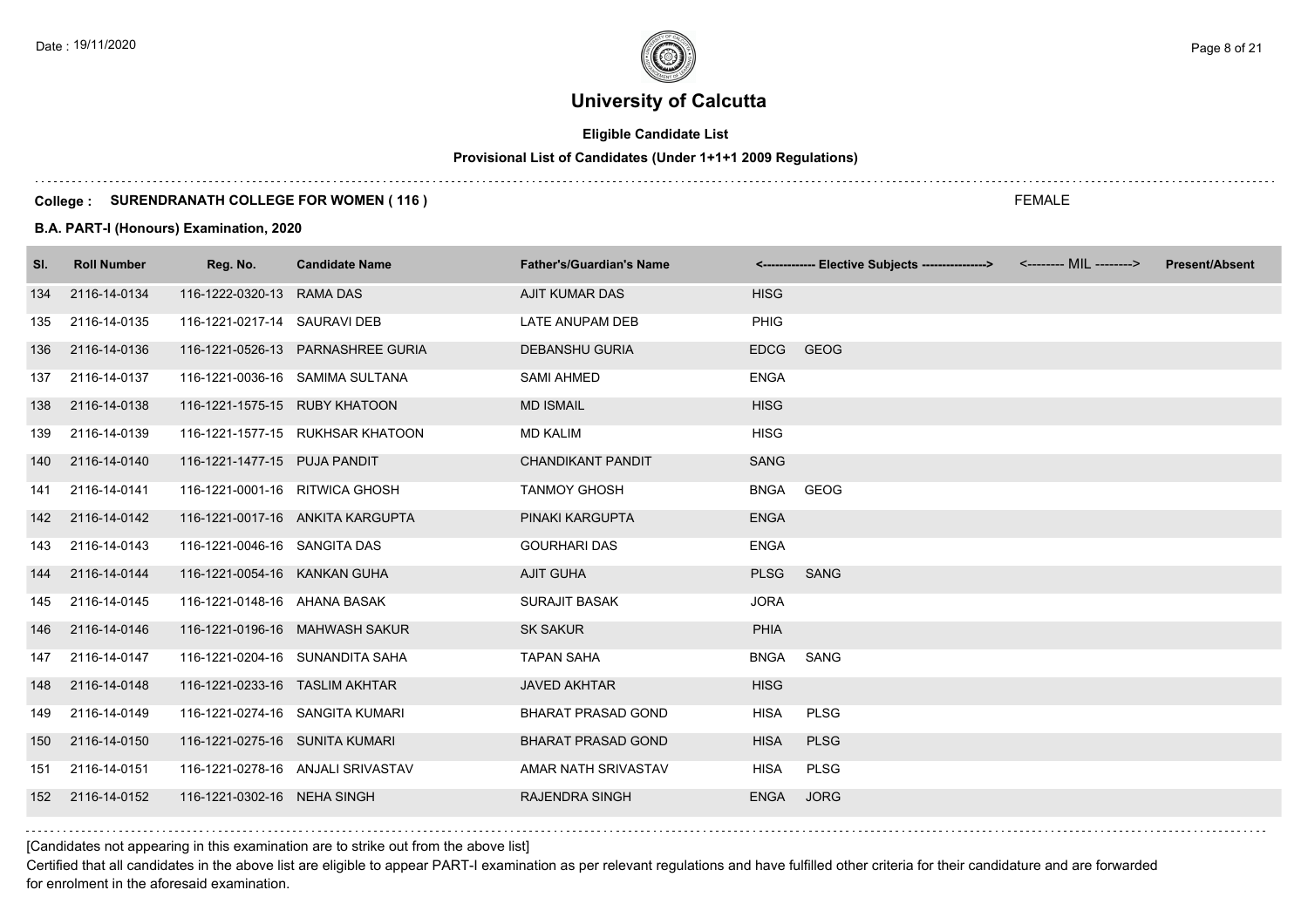# **Eligible Candidate List**

# **Provisional List of Candidates (Under 1+1+1 2009 Regulations)**

#### **College : SURENDRANATH COLLEGE FOR WOMEN ( 116 )**

#### **B.A. PART-I (Honours) Examination, 2020**

| SI. | <b>Roll Number</b> | Reg. No.                       | <b>Candidate Name</b>               | <b>Father's/Guardian's Name</b> |             | <------------- Elective Subjects ---------------> <-------- MIL --------> |             |             | <b>Present/Absent</b> |
|-----|--------------------|--------------------------------|-------------------------------------|---------------------------------|-------------|---------------------------------------------------------------------------|-------------|-------------|-----------------------|
| 153 | 2116-14-0153       | 116-1221-0377-16 PAPIA MONDAL  |                                     | HARABALLAV MONDAL               | <b>HISG</b> |                                                                           |             |             |                       |
| 154 | 2116-14-0154       | 116-1221-0388-16 SILVIA SAHA   |                                     | PRADIP SAHA                     | <b>ENGA</b> |                                                                           |             |             |                       |
| 155 | 2116-14-0155       | 116-1221-0391-16 NIKITA SHAW   |                                     | SUBHASH SHAW                    | <b>HISG</b> |                                                                           |             |             |                       |
| 156 | 2116-14-0156       |                                | 116-1221-0457-16 KHUSHBOO SINGH     | SHIV PRAVESH SINGH              | <b>EDCA</b> | PHIG                                                                      |             |             |                       |
| 157 | 2116-14-0157       | 116-1221-0461-16 PRIYA SINGH   |                                     | SAHADEO SINGH                   | <b>EDCA</b> | <b>PHIG</b>                                                               | <b>HINM</b> | <b>ENGC</b> |                       |
| 158 | 2116-14-0158       |                                | 116-1221-0464-16 SUYATA SARENGI     | <b>TARAK SARENGI</b>            | <b>ENGA</b> | <b>JORG</b>                                                               |             |             |                       |
| 159 | 2116-14-0159       |                                | 116-1221-0516-16 MOUSUMI GAYAN      | SWAPAN GAYAN                    | <b>EDCG</b> | SANG                                                                      |             |             |                       |
| 160 | 2116-14-0160       |                                | 116-1221-0541-16 SUCHISMITA CHAWLAY | <b>RAKTIM CHAWLAY</b>           | <b>ENGA</b> | <b>PLSG</b>                                                               |             |             |                       |
| 161 | 2116-14-0161       |                                | 116-1221-0553-16 MAHJABEEN ISRAIL   | <b>MD ISRAIL</b>                | HISA        | <b>PLSG</b>                                                               |             |             |                       |
| 162 | 2116-14-0162       | 116-1221-0570-16 AMRIN JAMIL   |                                     | <b>MD JAMIL AKHTER</b>          | <b>ENGA</b> | PHIG                                                                      |             |             |                       |
| 163 | 2116-14-0163       | 116-1221-0634-16 MOUSUMI ADDYA |                                     | <b>TAPAN ADDYA</b>              | <b>BNGA</b> | SANG                                                                      |             |             |                       |
| 164 | 2116-14-0164       | 116-1221-0764-16 SAHIN PARVEEN |                                     | <b>SK RAJU</b>                  | <b>ENGA</b> | PHIG                                                                      |             |             |                       |
| 165 | 2116-14-0165       | 116-1221-0900-16 SUSMITA GUHA  |                                     | SANKAR GUHA                     | <b>ENGA</b> |                                                                           |             |             |                       |
| 166 | 2116-14-0166       | 116-1221-0901-16 PUJA SHARMA   |                                     | <b>MANOJ SHARMA</b>             | <b>ENGA</b> | <b>PHIG</b>                                                               |             |             |                       |
| 167 | 2116-14-0167       |                                | 116-1221-1044-16 SAYANTA BISWAS     | SOMNATH BISWAS                  | <b>ENGA</b> | <b>PHIG</b>                                                               |             |             |                       |
| 168 | 2116-14-0168       | 116-1221-1258-16 NAGMA BEGUM   |                                     | MD MOKHTAR AHMED                | <b>ENGA</b> | <b>PHIG</b>                                                               |             |             |                       |
| 169 | 2116-14-0169       |                                | 116-1221-1346-16    FARHAT PARVEEN  | <b>MD QAMRUL HUDA</b>           | <b>PLSG</b> |                                                                           |             |             |                       |
| 170 | 2116-14-0170       | 116-1221-1374-16 UZMA RASUL    |                                     | <b>GHULAM RASUL</b>             | <b>ENGA</b> | PHIG                                                                      | <b>HINM</b> | <b>ENGC</b> |                       |
| 171 | 2116-14-0171       | 116-1221-1375-16 NEHA GAFFAR   |                                     | <b>ABDUL GAFFAR</b>             | <b>ENGA</b> | <b>PHIG</b>                                                               |             |             |                       |

[Candidates not appearing in this examination are to strike out from the above list]

Certified that all candidates in the above list are eligible to appear PART-I examination as per relevant regulations and have fulfilled other criteria for their candidature and are forwarded for enrolment in the aforesaid examination.

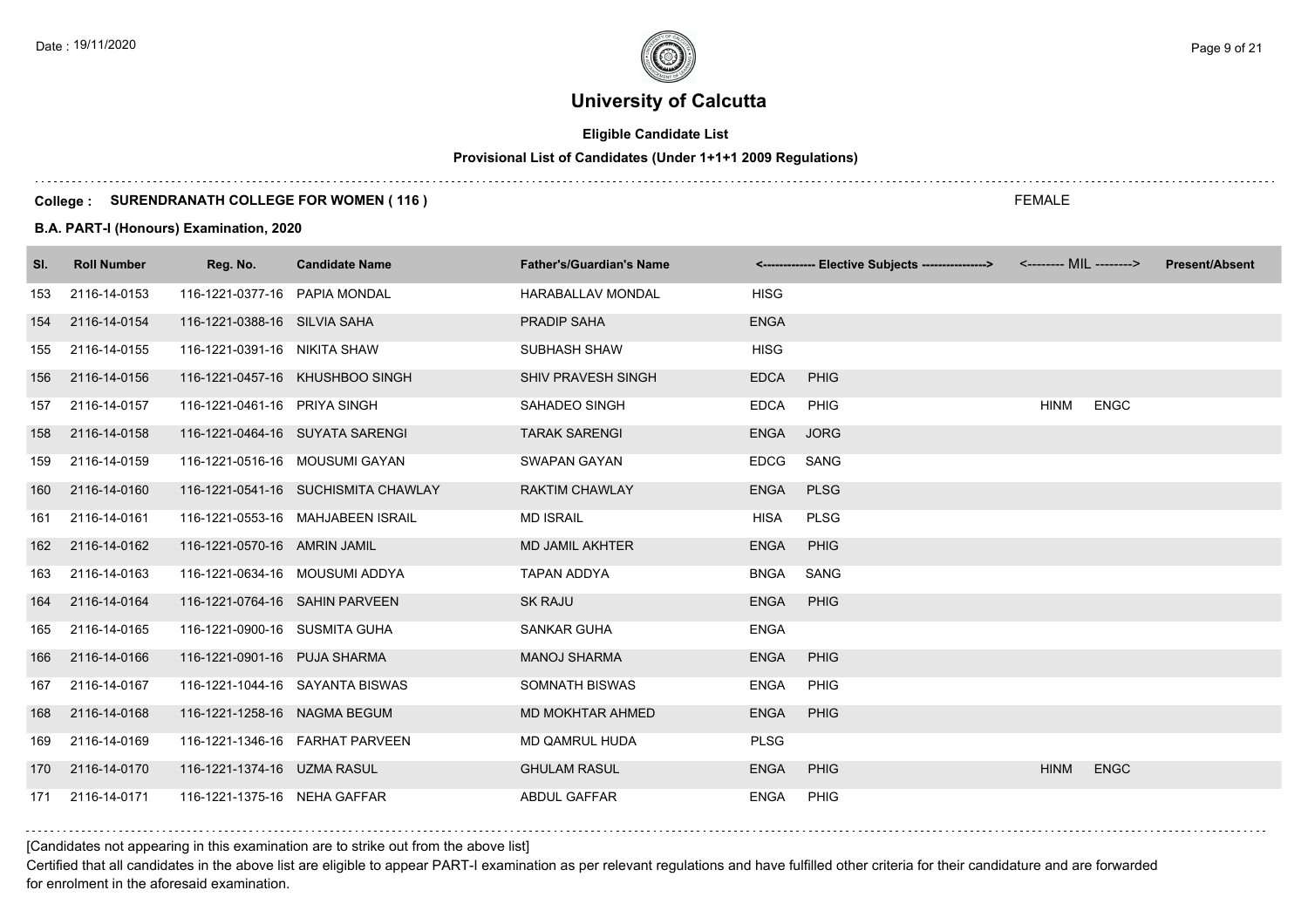# **Eligible Candidate List**

# **Provisional List of Candidates (Under 1+1+1 2009 Regulations)**

#### **College : SURENDRANATH COLLEGE FOR WOMEN ( 116 )**

#### **B.A. PART-I (Honours) Examination, 2020**

| SI. | <b>Roll Number</b> | Reg. No.                        | <b>Candidate Name</b>                    | <b>Father's/Guardian's Name</b> |             | <-------------- Elective Subjects ----------------> | <-------- MIL --------> | <b>Present/Absent</b> |
|-----|--------------------|---------------------------------|------------------------------------------|---------------------------------|-------------|-----------------------------------------------------|-------------------------|-----------------------|
|     | 172 2116-14-0172   | 116-1221-1406-16 MAMTA KESHARI  |                                          | <b>SHYAM KESHARI</b>            | <b>SANG</b> |                                                     |                         |                       |
| 173 | 2116-14-0173       | 116-1221-1408-16 ANJALI SHAW    |                                          | <b>AJAY SHAW</b>                | <b>SANG</b> |                                                     |                         |                       |
|     | 174 2116-14-0174   | 116-1221-1467-16 ZEENAT PARVEN  |                                          | <b>JAKIR HUSSAIN</b>            | <b>PLSA</b> | <b>PHIG</b>                                         |                         |                       |
|     | 175 2116-14-0175   | 116-1221-1612-16 KALISHA GHOSH  |                                          | <b>SHANKAR GHOSH</b>            | <b>ENGA</b> | PHIG                                                |                         |                       |
|     | 176 2116-14-0176   |                                 | 116-1221-1664-16 SUCHETANA ROY           | NILAVA ROY                      | <b>ENGA</b> |                                                     |                         |                       |
|     | 177 2116-14-0177   |                                 | 116-1221-1702-16 SAGORI BHATTACHARJEE    | <b>GOUTAM BHATTACHARJEE</b>     | <b>PHIG</b> |                                                     |                         |                       |
|     | 178 2116-14-0178   |                                 | 116-1221-1783-16 RIZWANA PARVEEN         | <b>MD KHURSHID</b>              | <b>ENGA</b> | <b>PHIG</b>                                         |                         |                       |
|     | 179 2116-14-0179   | 116-1222-0021-16 PRIYA HALDER   |                                          | PRADIP HALDER                   | <b>ENGA</b> |                                                     |                         |                       |
| 180 | 2116-14-0180       | 116-1222-0038-16 PUJA MONDAL    |                                          | PABAN MONDAL                    | <b>ENGA</b> | <b>PLSG</b>                                         |                         |                       |
| 181 | 2116-14-0181       | 116-1222-0102-16 JUI DAS        |                                          | <b>GURUPADA DAS</b>             | <b>EDCA</b> |                                                     |                         |                       |
|     | 182 2116-14-0182   | 116-1222-0217-16 INDRANI NASKAR |                                          | NANDA DULAL NASKAR              | <b>HISG</b> |                                                     |                         |                       |
| 183 | 2116-14-0183       | 116-1222-0319-16 DIVYA SHAW     |                                          | <b>KRISHNA SHAW</b>             | <b>ENGA</b> | <b>JORG</b>                                         |                         |                       |
| 184 | 2116-14-0184       |                                 | 116-1222-0455-16 MADHUMITA MONDAL        | <b>TARAKNATH MONDAL</b>         | <b>ENGA</b> | <b>PHIG</b>                                         |                         |                       |
| 185 | 2116-14-0185       | 116-1222-1499-16 RAJANI NASKAR  |                                          | RAMPRASAD NASKAR                | <b>EDCA</b> | GEOG                                                |                         |                       |
| 186 | 2116-14-0186       | 116-1222-1501-16 PUJA SAHA      |                                          | PROKASH SAHA                    | <b>ENGA</b> | <b>PHIG</b>                                         |                         |                       |
| 187 | 2116-14-0187       |                                 | 116-1222-1567-16 DIMPAL KUMARI CHOWDHARY | RAMANAND CHOWDHARY              | <b>ENGA</b> | <b>PHIG</b>                                         |                         |                       |
| 188 | 2116-14-0188       | 116-1223-0126-16 APARNA MANDI   |                                          | RABI LOCHAN NANDI               | <b>EDCA</b> | <b>PHIG</b>                                         |                         |                       |
| 189 | 2116-14-0189       |                                 | 116-1224-0176-16 SAKINA KHATOON          | NAZURALI TARAFDAR               | <b>BNGA</b> | GEOG                                                |                         |                       |
| 190 | 2116-14-0190       | 116-1225-0358-16 ANMOL JAHAN    |                                          | <b>SK SAHABUDDIN</b>            | <b>PLSA</b> | <b>PHIG</b>                                         |                         |                       |

[Candidates not appearing in this examination are to strike out from the above list]

Certified that all candidates in the above list are eligible to appear PART-I examination as per relevant regulations and have fulfilled other criteria for their candidature and are forwarded for enrolment in the aforesaid examination.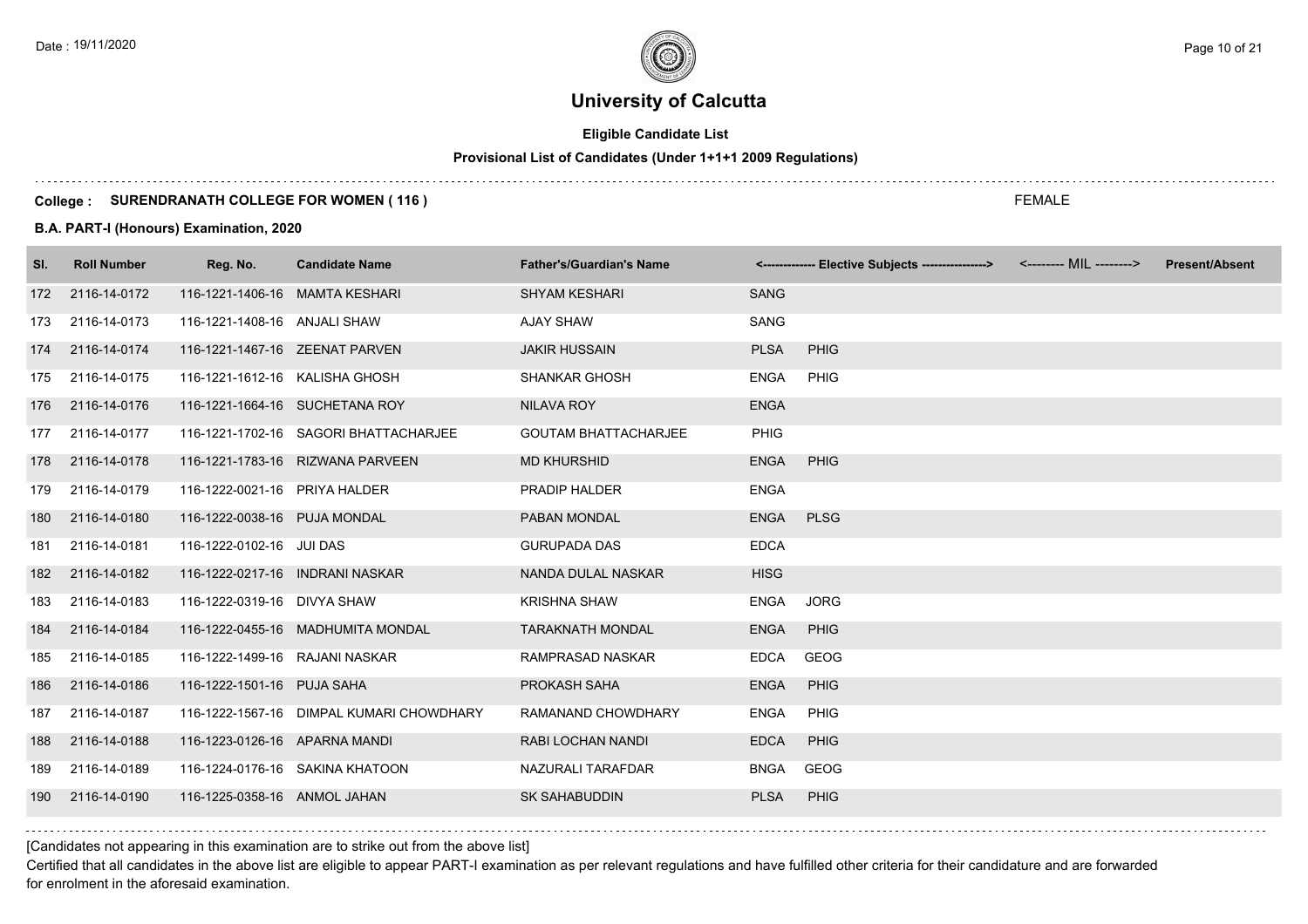# **Eligible Candidate List**

# **Provisional List of Candidates (Under 1+1+1 2009 Regulations)**

#### **College : SURENDRANATH COLLEGE FOR WOMEN ( 116 )**

#### **B.A. PART-I (Honours) Examination, 2020**

| SI. | <b>Roll Number</b> | Reg. No.                        | <b>Candidate Name</b>                  | <b>Father's/Guardian's Name</b> |             | <-------------- Elective Subjects ----------------> | <-------- MIL --------> |             | <b>Present/Absent</b> |
|-----|--------------------|---------------------------------|----------------------------------------|---------------------------------|-------------|-----------------------------------------------------|-------------------------|-------------|-----------------------|
| 191 | 2116-14-0191       | 116-1221-1813-16 SANA PARVEEN   |                                        | <b>MD EKLAK</b>                 | <b>HISG</b> |                                                     |                         |             |                       |
| 192 | 2116-14-0192       | 125-1221-0171-16 BAAITALY DUTTA |                                        | <b>BIPLAB DUTTA</b>             | <b>ENGA</b> | <b>PLSG</b>                                         |                         |             |                       |
| 193 | 2116-14-0193       | 117-1221-0819-16 KAJAL SARKAR   |                                        | UTTAM SARKAR                    | <b>BNGA</b> |                                                     |                         |             |                       |
| 194 | 2116-14-0194       | 116-1221-0101-15 SHREYASI PAUL  |                                        | <b>BADAL PAUL</b>               | <b>ENGA</b> | PHIG                                                |                         |             |                       |
| 195 | 2116-14-0195       | 116-1221-0213-15 PRIYANKA BOSE  |                                        | <b>KAUSIK BOSE</b>              | ENGA        | <b>PLSG</b>                                         |                         |             |                       |
| 196 | 2116-14-0196       |                                 | 116-1221-0223-15 KHUSHBOO KUMARI YADAV | <b>RAM PRAVESH YADAV</b>        | <b>ENGA</b> | <b>PLSG</b>                                         |                         |             |                       |
| 197 | 2116-14-0197       | 116-1221-0281-15 APARNA MONDAL  |                                        | <b>GOBINDO MONDAL</b>           | ENGA        | <b>PLSG</b>                                         |                         |             |                       |
| 198 | 2116-14-0198       | 116-1221-1151-15 JAMUNA ROY     |                                        | <b>RABI ROY</b>                 | <b>SANG</b> |                                                     |                         |             |                       |
| 199 | 2116-14-0199       | 116-1221-1205-15 SATHI ROY      |                                        | AJIT ROY                        | BNGA        | SANG                                                |                         |             |                       |
| 200 | 2116-14-0200       | 116-1221-1319-15 KAJAL SHAW     |                                        | <b>SHYAM BABU SHAW</b>          | <b>PLSA</b> | <b>JORG</b>                                         |                         |             |                       |
| 201 | 2116-14-0201       | 116-1221-1441-15 SUJATA SARKAR  |                                        | SOMNATH SARKAR                  | <b>JORA</b> | <b>PLSG</b>                                         |                         |             |                       |
| 202 | 2116-14-0202       | 116-1221-1757-15 TIASHA LAHIRI  |                                        | <b>GOPAL LAHIRI</b>             | SANA        | GEOG                                                |                         |             |                       |
| 203 | 2116-14-0203       | 116-1221-2715-15 KISA FATEMA    |                                        | SYED JAMAL ABBAS                | ENGA        | <b>PLSG</b>                                         |                         |             |                       |
| 204 | 2116-14-0204       | 116-1222-0253-15 PRIYA MONDAL   |                                        | <b>BIJOY MONDAL</b>             | <b>ENGA</b> | PHIG                                                | <b>BNGM</b>             | <b>ENGC</b> |                       |
| 205 | 2116-14-0205       |                                 | 058-1222-0578-13 SUPARNA MONDAL        | <b>SHAILEN MONDAL</b>           | <b>ECOG</b> | <b>HISG</b>                                         |                         |             |                       |
| 206 | 2116-14-0206       | 224-1221-2119-15 KEYA GHOSH     |                                        | <b>DULAL GHOSH</b>              | <b>SANG</b> |                                                     |                         |             |                       |
| 207 | 2116-14-0207       | 116-1221-0055-15 NUDRAT ASIF    |                                        | <b>MD ASIF</b>                  | <b>ENGA</b> | PHIG                                                |                         |             |                       |
| 208 | 2116-14-0208       |                                 | 116-1221-1209-15 PRIYANKA ADHIKARY     | <b>BIREN ADHIKARY</b>           | <b>SANG</b> |                                                     |                         |             |                       |
| 209 | 2116-14-0209       | 116-1221-1251-15 SUSMITA DOLUI  |                                        | SUBODH DOLUI                    | <b>SANG</b> |                                                     |                         |             |                       |

[Candidates not appearing in this examination are to strike out from the above list]

Certified that all candidates in the above list are eligible to appear PART-I examination as per relevant regulations and have fulfilled other criteria for their candidature and are forwarded for enrolment in the aforesaid examination.

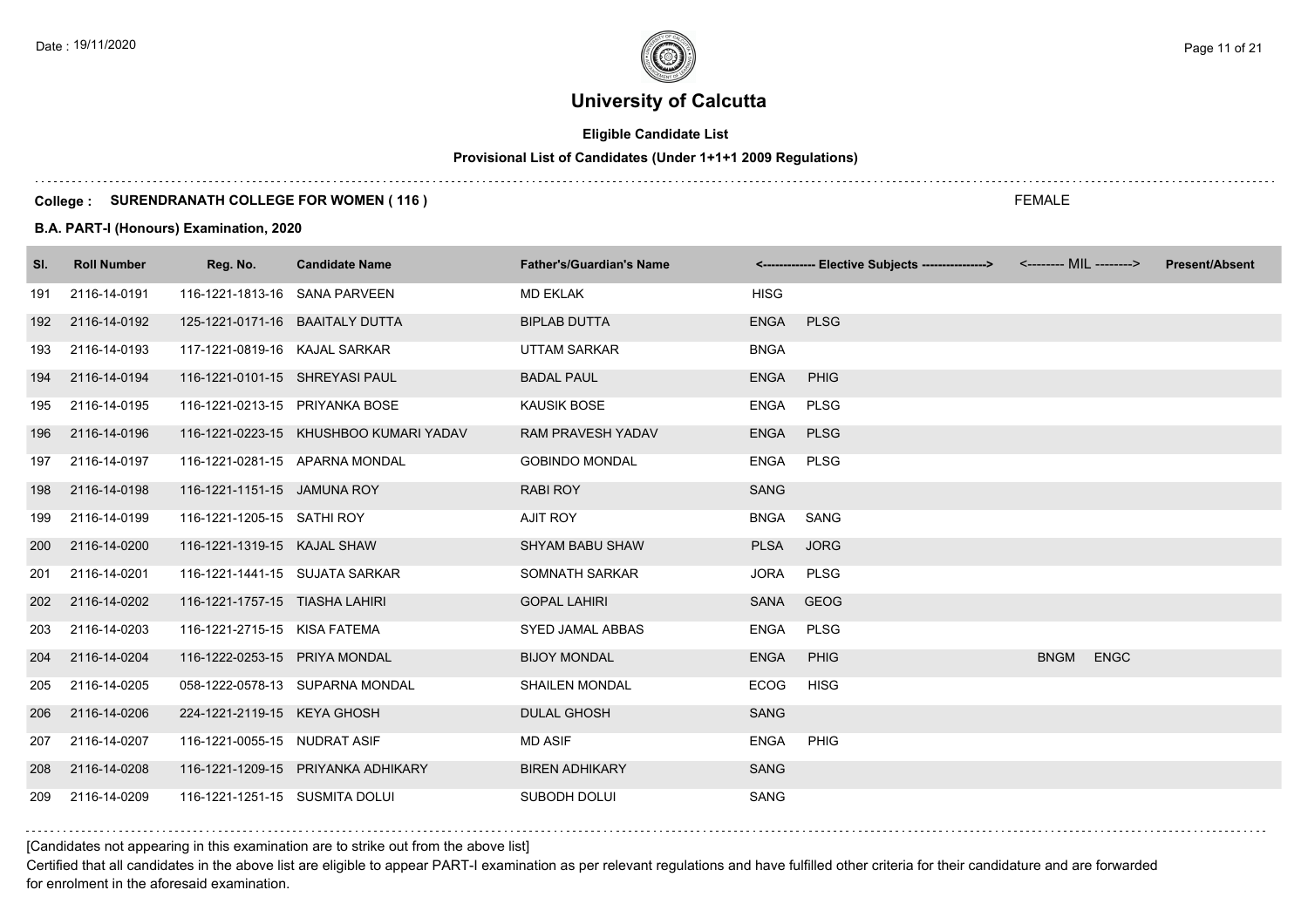# **Eligible Candidate List**

# **Provisional List of Candidates (Under 1+1+1 2009 Regulations)**

#### **College : SURENDRANATH COLLEGE FOR WOMEN ( 116 )**

#### **B.A. PART-I (Honours) Examination, 2020**

| SI. | <b>Roll Number</b> | Reg. No.                       | <b>Candidate Name</b>                  | <b>Father's/Guardian's Name</b> |             | <------------- Elective Subjects ----------------> | <-------- MIL --------> | <b>Present/Absent</b> |
|-----|--------------------|--------------------------------|----------------------------------------|---------------------------------|-------------|----------------------------------------------------|-------------------------|-----------------------|
|     | 210 2116-14-0210   |                                | 116-1221-1375-15 SUSHNITA MONDAL       | NARAYAN MONDAL                  | <b>PHIG</b> |                                                    |                         |                       |
| 211 | 2116-14-0211       |                                | 116-1221-1437-15 ROSANARA KHATUN       | <b>RAMJAN PIYADA</b>            | <b>SANG</b> |                                                    |                         |                       |
|     | 212 2116-14-0212   |                                | 116-1221-1533-15 SAFINA PARVEEN        | <b>MD SHAHID</b>                | <b>PLSA</b> |                                                    |                         |                       |
|     | 213 2116-14-0213   |                                | 116-1221-1733-15 SAGUFTA YASMIN        | PIR MAHAMMAD                    | <b>PHIG</b> |                                                    |                         |                       |
|     | 214 2116-14-0214   | 116-1221-1755-15 DISHANI DEY   |                                        | <b>DIPAK DEY</b>                | <b>PHIG</b> |                                                    |                         |                       |
|     | 215 2116-14-0215   | 116-1221-1899-15 TUMPA SINGH   |                                        | PAPPU PRASAD SINGH              | <b>EDCG</b> |                                                    |                         |                       |
|     | 216 2116-14-0216   |                                | 116-1222-2597-15 SRABONI MONDAL        | <b>TAPAN MONDAL</b>             | <b>HISG</b> | SANG                                               |                         |                       |
|     | 217 2116-14-0217   | 116-1222-2865-15 SHIBANI DAS   |                                        | <b>BINOD DAS</b>                | SANG        |                                                    |                         |                       |
|     | 218 2116-14-0218   |                                | 116-1225-0285-15 AKRAMA SARDAR         | AFTAB UDDIN SARDAR              | <b>ENGA</b> | <b>PLSG</b>                                        |                         |                       |
| 219 | 2116-14-0219       |                                | 116-1225-1535-15 KAHKASHAN PARVEEN     | <b>MD MOJAMMIL</b>              | <b>PLSA</b> |                                                    |                         |                       |
| 220 | 2116-14-0220       |                                | 116-1221-0022-14 ZEENAT PARVEEN        | <b>MD MURSHID</b>               | <b>HISG</b> |                                                    |                         |                       |
| 221 | 2116-14-0221       |                                | 116-1221-0868-13 SHAIKH ASMINA ASHADUL | <b>ASHADUL SHAIKH</b>           | <b>PHIG</b> |                                                    |                         |                       |
|     | 222 2116-14-0222   | 116-1221-0004-12 SHAONI DAS    |                                        | <b>SHYAMAL KUMAR DAS</b>        | <b>PLSG</b> |                                                    |                         |                       |
| 223 | 2116-14-0223       | 116-1221-0364-13 JEYOTI NAYAK  |                                        | <b>SUJOY KUMAR NAYAK</b>        | <b>BNGG</b> | <b>PLSG</b>                                        |                         |                       |
|     | 224 2116-14-0224   |                                | 116-1221-0021-15 SAYANTI MUKHERJEE     | <b>MANGAL MUKHERJEE</b>         | <b>ENGA</b> | <b>PLSG</b>                                        |                         |                       |
| 225 | 2116-14-0225       | 116-1221-0041-15 PROMITA GHOSH |                                        | <b>SURAJIT GHOSH</b>            | ENGA        | <b>JORG</b>                                        |                         |                       |
| 226 | 2116-14-0226       | 116-1221-0057-15 RIA CHOWDHURY |                                        | <b>AMIT CHOWDHURY</b>           | <b>ENGA</b> | PHIG                                               |                         |                       |
| 227 | 2116-14-0227       | 116-1221-0099-15 PUJA PODDAR   |                                        | <b>RANJIT KUMAR PODDAR</b>      | ENGA        | PLSG                                               |                         |                       |
| 228 | 2116-14-0228       |                                | 116-1221-0161-15 RESHMA KHATUN         | <b>GIYAS UDDIN MOLLA</b>        | <b>ENGA</b> | <b>PLSG</b>                                        |                         |                       |

[Candidates not appearing in this examination are to strike out from the above list]

Certified that all candidates in the above list are eligible to appear PART-I examination as per relevant regulations and have fulfilled other criteria for their candidature and are forwarded for enrolment in the aforesaid examination.

FEMALE

Date : 19/11/2020 Page 12 of 21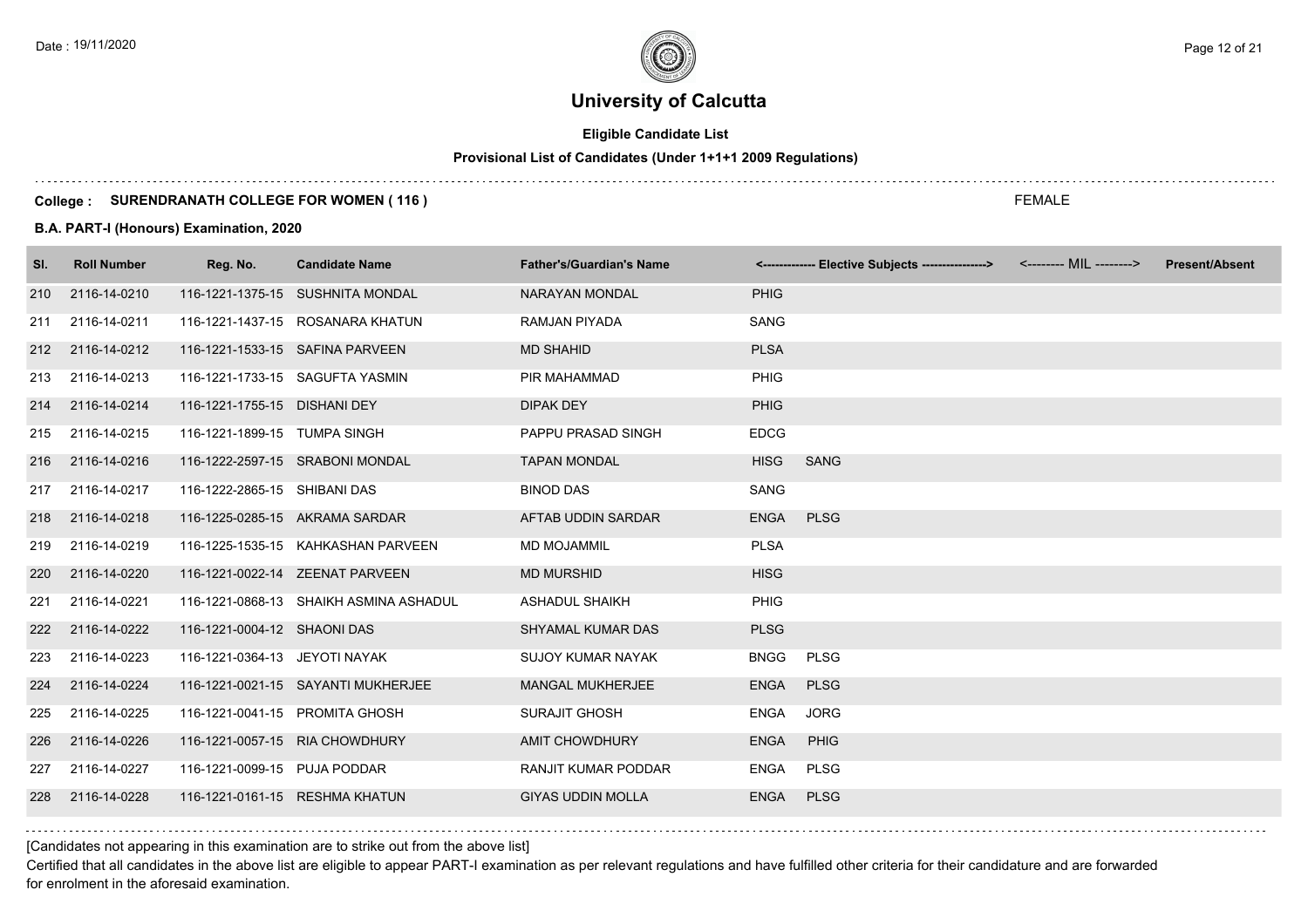# **Eligible Candidate List**

# **Provisional List of Candidates (Under 1+1+1 2009 Regulations)**

#### **College : SURENDRANATH COLLEGE FOR WOMEN ( 116 )**

#### **B.A. PART-I (Honours) Examination, 2020**

| SI. | <b>Roll Number</b> | Reg. No.                       | <b>Candidate Name</b>                 | <b>Father's/Guardian's Name</b> |             | <-------------- Elective Subjects ----------------> | <b>Present/Absent</b> |
|-----|--------------------|--------------------------------|---------------------------------------|---------------------------------|-------------|-----------------------------------------------------|-----------------------|
| 229 | 2116-14-0229       |                                | 116-1221-0169-15 ISHITA SEN GUPTA     | MR SREEKANTA SENGUPTA           | ENGA        | <b>JORG</b>                                         |                       |
| 230 | 2116-14-0230       | 116-1221-0209-15 PRIYANKA SAHA |                                       | ALOKE KUMAR SAHA                | <b>ENGA</b> |                                                     |                       |
| 231 | 2116-14-0231       | 116-1221-0257-15 SAHELI MITRA  |                                       | LATE SUBIMAL MITRA              | <b>ENGA</b> |                                                     |                       |
| 232 | 2116-14-0232       | 116-1221-0263-15 TAISHIN ARA   |                                       | <b>MD SALIM</b>                 | <b>PLSG</b> | PHIG                                                |                       |
| 233 | 2116-14-0233       | 116-1221-0311-15 CHAITALI BOSE |                                       | <b>SWAPAN BOSE</b>              | <b>ENGA</b> | <b>PHIG</b>                                         |                       |
| 234 | 2116-14-0234       | 116-1221-0665-15 RIMI PALIT    |                                       | <b>TARUN KUMAR PALIT</b>        | <b>ENGA</b> | <b>PLSG</b>                                         |                       |
| 235 | 2116-14-0235       |                                | 116-1221-1131-15    FATMA MUSARRAT    | <b>MD SHAFIQUE</b>              | <b>JORG</b> |                                                     |                       |
| 236 | 2116-14-0236       | 116-1221-1157-15 ARSHI HAMIM   |                                       | ZAHIR AHMED                     | <b>PLSA</b> | <b>JORG</b>                                         |                       |
| 237 | 2116-14-0237       | 116-1221-1179-15 SHELLEY SAHA  |                                       | <b>SAMIR SAHA</b>               | <b>PLSA</b> | <b>ECOG</b>                                         |                       |
| 238 | 2116-14-0238       | 116-1221-1213-15 SUSMITA DAS   |                                       | <b>SANDIP DAS</b>               | <b>PLSA</b> | <b>JORG</b>                                         |                       |
| 239 | 2116-14-0239       | 116-1221-1219-15 HOMA KHATOON  |                                       | <b>MD EKBAL</b>                 | <b>PLSA</b> | <b>HISG</b>                                         |                       |
| 240 | 2116-14-0240       |                                | 116-1221-1245-15 LABANI BHATTACHARJEE | <b>TAPAN BHATTACHARJEE</b>      | <b>PHIG</b> |                                                     |                       |
| 241 | 2116-14-0241       | 116-1221-1303-15 SAIRA KHATOON |                                       | <b>MD NASIM</b>                 | <b>PLSA</b> |                                                     |                       |
| 242 | 2116-14-0242       | 116-1221-1329-15 SONALI SARDAR |                                       | <b>TAPAN SARDAR</b>             | <b>SANG</b> |                                                     |                       |
| 243 | 2116-14-0243       | 116-1221-1365-15 KOYEL ROY     |                                       | <b>KAMAL ROY</b>                | <b>BNGA</b> | SANG                                                |                       |
| 244 | 2116-14-0244       | 116-1221-1379-15 GHAZAL NAAZ   |                                       | <b>MD SHAUKAT</b>               | <b>PLSA</b> | <b>HISG</b>                                         |                       |
| 245 | 2116-14-0245       | 116-1221-1383-15 SADAF NAAZ    |                                       | <b>MD ALAUDDIN</b>              | <b>PLSA</b> | <b>HISG</b>                                         |                       |
| 246 | 2116-14-0246       | 116-1221-1401-15 PUJA HALDER   |                                       | <b>BADAL HALDER</b>             | <b>BNGA</b> | SANG                                                |                       |
| 247 | 2116-14-0247       | 116-1221-1439-15 TANUJA KHATUN |                                       | MOSIUR RAHAMAN MONDAL           | <b>SANG</b> |                                                     |                       |

### [Candidates not appearing in this examination are to strike out from the above list]

Certified that all candidates in the above list are eligible to appear PART-I examination as per relevant regulations and have fulfilled other criteria for their candidature and are forwarded for enrolment in the aforesaid examination.

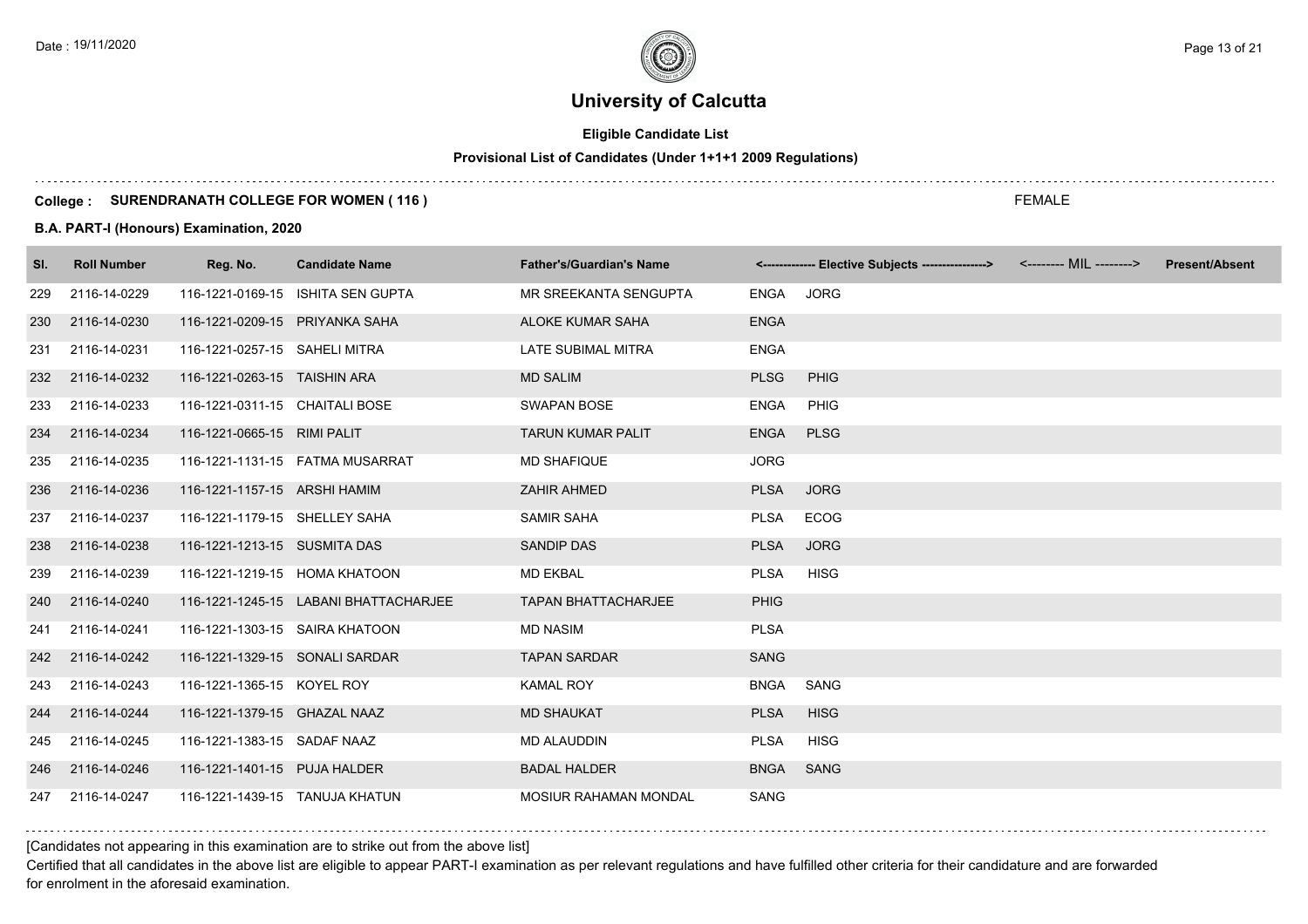# **Eligible Candidate List**

# **Provisional List of Candidates (Under 1+1+1 2009 Regulations)**

#### **College : SURENDRANATH COLLEGE FOR WOMEN ( 116 )**

#### **B.A. PART-I (Honours) Examination, 2020**

| SI. | <b>Roll Number</b> | Reg. No.                       | <b>Candidate Name</b>              | <b>Father's/Guardian's Name</b> |             | <------------- Elective Subjects ---------------> <-------- MIL --------> | <b>Present/Absent</b> |
|-----|--------------------|--------------------------------|------------------------------------|---------------------------------|-------------|---------------------------------------------------------------------------|-----------------------|
| 248 | 2116-14-0248       | 116-1221-1451-15 KAJAL SEN     |                                    | <b>TARAK SEN</b>                | <b>HISG</b> | <b>JORG</b>                                                               |                       |
| 249 | 2116-14-0249       | 116-1221-1529-15 DYUTI RAHA    |                                    | SANTANU RAHA                    | <b>JORA</b> | <b>PLSG</b>                                                               |                       |
| 250 | 2116-14-0250       | 116-1221-1563-15 SUMANA DAS    |                                    | <b>SWAPAN DAS</b>               | <b>EDCA</b> | <b>PHIG</b>                                                               |                       |
| 251 | 2116-14-0251       | 116-1221-1571-15 DEBLINA DEY   |                                    | RADHESHYAM DEY                  | <b>EDCA</b> | PHIG                                                                      |                       |
| 252 | 2116-14-0252       |                                | 116-1221-1609-15 PRITI KUMARI SHAH | <b>BRIJ KISHORE SHAH</b>        | <b>EDCA</b> | <b>HISG</b>                                                               |                       |
| 253 | 2116-14-0253       | 116-1221-1685-15 AMRIN KHATOON |                                    | PARVEZ ALAM                     | <b>EDCA</b> | <b>HISG</b>                                                               |                       |
| 254 | 2116-14-0254       |                                | 116-1221-1687-15 SHAZIA PARVEEN    | SAHEB JAN                       | <b>EDCA</b> | <b>HISG</b>                                                               |                       |
| 255 | 2116-14-0255       |                                | 116-1221-1697-15 MUSARRAT JAHAN    | <b>MD NISAR</b>                 | HISA        | <b>PLSG</b>                                                               |                       |
| 256 | 2116-14-0256       | 116-1221-1705-15 GULAFSHAN     |                                    | <b>NOOR JAHAN BEGUM</b>         | <b>HISA</b> | <b>EDCG</b>                                                               |                       |
| 257 | 2116-14-0257       | 116-1221-1719-15 SHAHI NOOR    |                                    | <b>MD ZAKIR</b>                 | <b>EDCA</b> | <b>HISG</b>                                                               |                       |
| 258 | 2116-14-0258       | 116-1221-1781-15 DIPU DAS      |                                    | <b>KIRAN CHANDRA DAS</b>        | <b>SANG</b> |                                                                           |                       |
| 259 | 2116-14-0259       | 116-1221-1789-15 TRIASHA DEY   |                                    | <b>TARUN KUMAR DEY</b>          | PHIA        |                                                                           |                       |
| 260 | 2116-14-0260       |                                | 116-1221-1811-15 KAHKESHA FIRDOUS  | ZAHTD HUSSAIN KHAN              | <b>EDCA</b> | PHIG                                                                      |                       |
| 261 | 2116-14-0261       |                                | 116-1221-1909-15 DARAKSHA NOOR     | <b>NOOR KHAN</b>                | <b>EDCA</b> | <b>HISG</b>                                                               |                       |
| 262 | 2116-14-0262       | 116-1221-1917-15 ZAINAB BEGUM  |                                    | <b>MD AQIL</b>                  | <b>EDCA</b> | <b>HISG</b>                                                               |                       |
| 263 | 2116-14-0263       | 116-1221-1919-15 JAMSHIDA BANO |                                    | <b>MOIN AKHTAR</b>              | <b>EDCA</b> | <b>HISG</b>                                                               |                       |
| 264 | 2116-14-0264       | 116-1221-2563-15 PILIMA SAHA   |                                    | <b>BISWA NATH SAHA</b>          | <b>ENGA</b> |                                                                           |                       |
| 265 | 2116-14-0265       |                                | 116-1221-2593-15 JYOTHSNA SHAW     | RAJKUMAR SHAW                   | <b>SANG</b> |                                                                           |                       |
| 266 | 2116-14-0266       |                                | 116-1221-2613-15 KHUSBOO KHATOON   | <b>SK SHAID</b>                 | <b>PHIG</b> |                                                                           |                       |

[Candidates not appearing in this examination are to strike out from the above list]

Certified that all candidates in the above list are eligible to appear PART-I examination as per relevant regulations and have fulfilled other criteria for their candidature and are forwarded for enrolment in the aforesaid examination.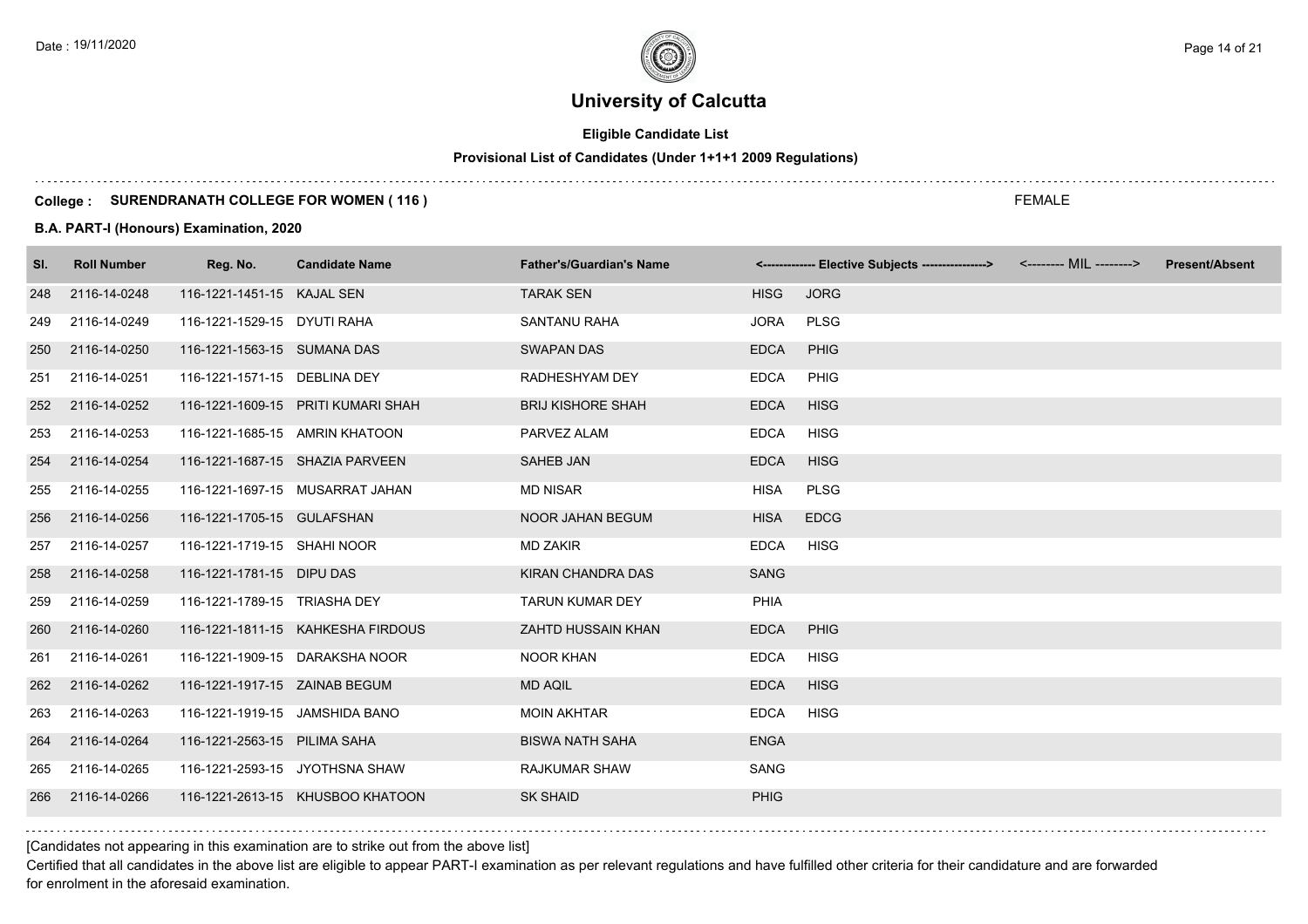# **Eligible Candidate List**

# **Provisional List of Candidates (Under 1+1+1 2009 Regulations)**

#### **College : SURENDRANATH COLLEGE FOR WOMEN ( 116 )**

#### **B.A. PART-I (Honours) Examination, 2020**

| SI. | <b>Roll Number</b> | Reg. No.                        | <b>Candidate Name</b>             | <b>Father's/Guardian's Name</b> |             | <------------- Elective Subjects ---------------> <-------- MIL --------> | <b>Present/Absent</b> |
|-----|--------------------|---------------------------------|-----------------------------------|---------------------------------|-------------|---------------------------------------------------------------------------|-----------------------|
| 267 | 2116-14-0267       | 116-1221-2695-15 MUMTAZ BEGUM   |                                   | <b>MD MUSTAFA</b>               | <b>EDCA</b> | <b>HISG</b>                                                               |                       |
| 268 | 2116-14-0268       | 116-1221-2701-15 SABANA KHATUN  |                                   | MD SUJAUDDIN JAMADAR            | <b>ENGA</b> |                                                                           |                       |
| 269 | 2116-14-0269       | 116-1221-2887-15 SUFIA AZIZ     |                                   | MD AZIZ                         | <b>EDCA</b> | <b>HISG</b>                                                               |                       |
| 270 | 2116-14-0270       |                                 | 116-1222-0283-15 MOUSUMI MONDAL   | PARIMAL MONDAL                  | <b>ENGA</b> |                                                                           |                       |
| 271 | 2116-14-0271       | 116-1222-1559-15 TAPASI MANDAL  |                                   | <b>ASHOK MANDAL</b>             | <b>PHIG</b> |                                                                           |                       |
| 272 | 2116-14-0272       |                                 | 116-1222-1617-15 DEBJANI SARDAR   | <b>TAPAN SARDAR</b>             | <b>HISG</b> |                                                                           |                       |
| 273 | 2116-14-0273       |                                 | 116-1222-1831-15 KRISHNA SARDAR   | <b>DULAL CH SARDAR</b>          | PHIA        | <b>SOCG</b>                                                               |                       |
|     | 274 2116-14-0274   | 116-1222-1945-15 RITIKA NASKAR  |                                   | <b>CHITTARANJAN NASKAR</b>      | <b>EDCA</b> | <b>HISG</b>                                                               |                       |
| 275 | 2116-14-0275       |                                 | 116-1222-2799-15 NUPUR SAMADDER   | NIRMAL SAMADDER                 | PHIA        |                                                                           |                       |
| 276 | 2116-14-0276       | 116-1224-0133-15 SUSMITA SHIL   |                                   | <b>AMAL SAIL</b>                | <b>ENGA</b> | PHIG                                                                      |                       |
| 277 | 2116-14-0277       |                                 | 116-1225-2639-15 RIKTA EDNA GOMES | SWAPAN ELIAS GOMES              | <b>ENGA</b> |                                                                           |                       |
| 278 | 2116-14-0278       | 116-1221-0066-14 TAHREEM KHALIL |                                   | <b>MD KHALIL</b>                | <b>EDCA</b> | <b>HISG</b>                                                               |                       |
| 279 | 2116-14-0279       | 116-1222-0239-14 ISHANI MANDAL  |                                   | JAYANTO MANDAL                  | PHIA        | <b>HISG</b>                                                               |                       |
| 280 | 2116-14-0280       |                                 | 116-1222-0644-13 SAGARIKA HALDER  | <b>FATICK HALDER</b>            | <b>SANA</b> | PHIG                                                                      |                       |
| 281 | 2116-14-0281       | 116-1221-0051-14 SAHANA BEGUM   |                                   | <b>MD KADRUDDIN</b>             | <b>HISG</b> |                                                                           |                       |
| 282 | 2116-14-0282       |                                 | 116-1221-0067-14 SHAMRIN SHAMIM   | <b>MD SHAMIM AKHTER</b>         | <b>HISG</b> |                                                                           |                       |
| 283 | 2116-14-0283       |                                 | 116-1221-0150-14 KAIKASHA SHAKIL  | <b>SHAKIL AHMED</b>             | ENGA        | SOCG                                                                      |                       |
| 284 | 2116-14-0284       |                                 | 116-1221-0152-14 DARAKHSHA SIRAJ  | SIRAJ UD DAULLAH                | <b>ENGA</b> |                                                                           |                       |
| 285 | 2116-14-0285       |                                 | 116-1221-0236-14 SHARMISTHA KUNDU | <b>GOBINDA KUNDU</b>            | <b>PHIG</b> |                                                                           |                       |

[Candidates not appearing in this examination are to strike out from the above list]

Certified that all candidates in the above list are eligible to appear PART-I examination as per relevant regulations and have fulfilled other criteria for their candidature and are forwarded for enrolment in the aforesaid examination.

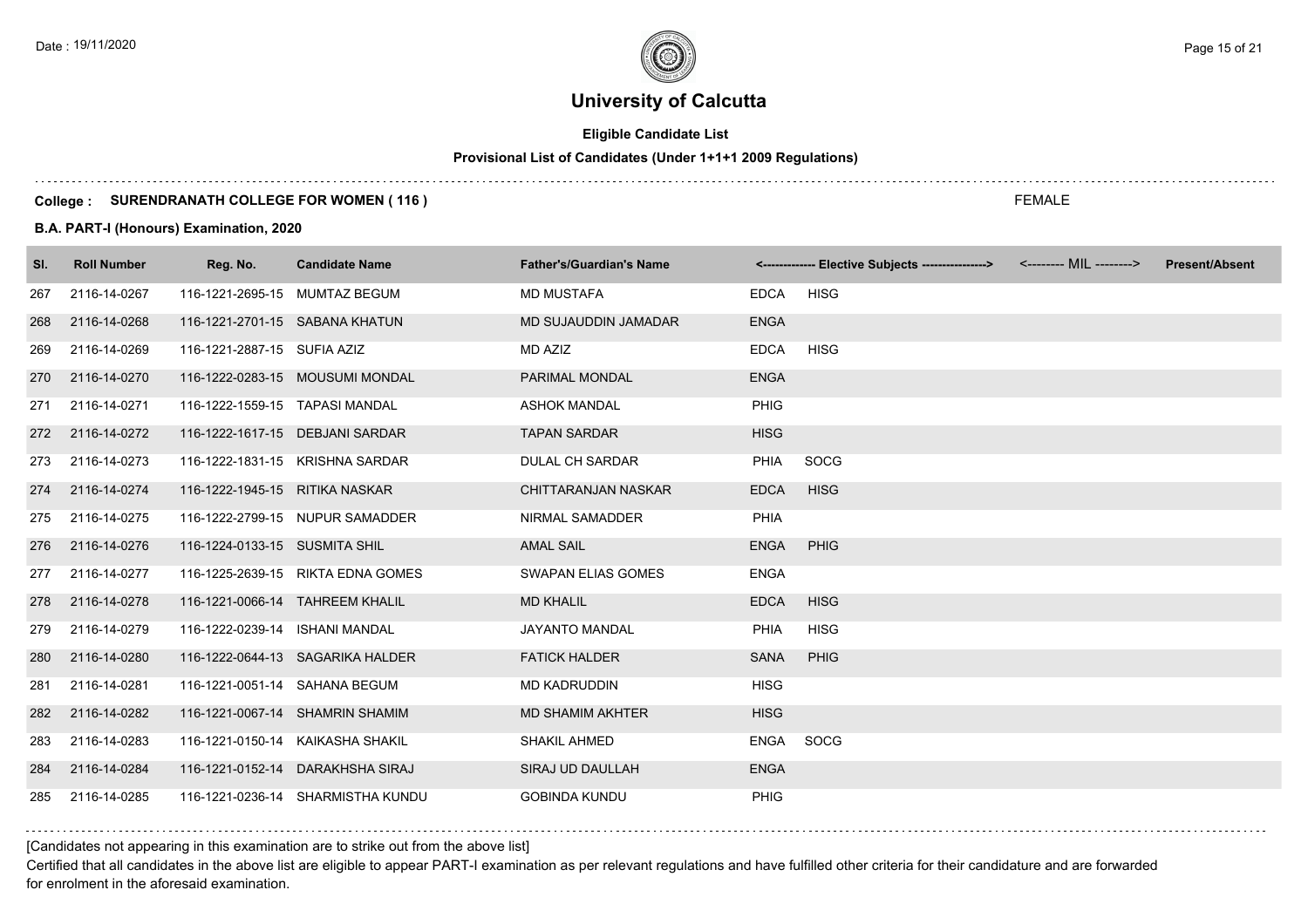# **Eligible Candidate List**

# **Provisional List of Candidates (Under 1+1+1 2009 Regulations)**

#### **College : SURENDRANATH COLLEGE FOR WOMEN ( 116 )**

#### **B.A. PART-I (Honours) Examination, 2020**

| SI. | <b>Roll Number</b> | Reg. No.                        | <b>Candidate Name</b>               | <b>Father's/Guardian's Name</b>             |             | <-------------- Elective Subjects ----------------> | <-------- MIL --------> | <b>Present/Absent</b> |
|-----|--------------------|---------------------------------|-------------------------------------|---------------------------------------------|-------------|-----------------------------------------------------|-------------------------|-----------------------|
| 286 | 2116-14-0286       | 116-1221-0241-14 ARPITA RAJAN   |                                     | <b>ADHIR RAJAN</b>                          | <b>PHIG</b> |                                                     |                         |                       |
| 287 | 2116-14-0287       | 116-1221-0242-14 SHABNAM BANO   |                                     | <b>MD AKHTAR</b>                            | <b>PLSG</b> |                                                     |                         |                       |
| 288 | 2116-14-0288       |                                 | 116-1221-0087-13 NEHA CHOWDHURY     | <b>MD ZAKIR HOSSAIN</b><br><b>CHOWDHURY</b> | <b>PLSG</b> |                                                     |                         |                       |
| 289 | 2116-14-0289       |                                 | 116-1221-0089-13 SWARNALI MUKHERJEE | PRASANTA MUKHERJEE                          | PHIG        |                                                     |                         |                       |
| 290 | 2116-14-0290       |                                 | 116-1221-0313-13 SANGITA KHANRA     | <b>TARUN KUMAR KHANRA</b>                   | <b>SANG</b> |                                                     |                         |                       |
| 291 | 2116-14-0291       | 116-1221-0473-13 PUJA DAS       |                                     | PROBIR DAS                                  | <b>SANG</b> |                                                     |                         |                       |
| 292 | 2116-14-0292       | 116-1221-0546-13 SARMILA DUTTA  |                                     | <b>SWAPAN DUTTA</b>                         | <b>PHIG</b> |                                                     |                         |                       |
| 293 | 2116-14-0293       | 116-1221-0218-12 PUJA MAJUMDER  |                                     | <b>AVIJIT MAJUMDER</b>                      | <b>PHIG</b> |                                                     |                         |                       |
| 294 | 2116-14-0294       | 116-1221-0882-13 BIJETA ACHARYA |                                     | <b>TARAK ACHARYA</b>                        | <b>PLSG</b> |                                                     |                         |                       |
| 295 | 2116-14-0295       | 116-1221-0240-11 JHUMA POLLAY   |                                     | <b>BHUTNATH POLLAY</b>                      | SANG        |                                                     |                         |                       |
| 296 | 2116-14-0297       |                                 | 116-1221-0480-13 CHANDRANI NANDI    | <b>CHANCHAL NANDI</b>                       | <b>SANG</b> |                                                     |                         |                       |
| 297 | 2116-14-0298       | 116-1221-0055-14 ROUHAMA RAFI   |                                     | LATE MD RAFI MAJEED                         | PHIG        |                                                     |                         |                       |
| 298 | 2116-14-0299       |                                 | 116-1221-0114-12 RANITA CHAKRABARTY | RABINDRA NATH CHAKRABARTY                   | <b>PHIG</b> |                                                     |                         |                       |
| 299 | 2116-14-0300       | 116-1221-0013-14 PIYALI MANNA   |                                     | <b>SRIMANTO MANNA</b>                       | <b>PHIG</b> |                                                     |                         |                       |
| 300 | 2116-14-0301       |                                 | 116-1221-0025-14 ANANYA CHAKRABORTY | ABHIJIT CHAKRABORTY                         | <b>EDCA</b> | <b>GEOG</b>                                         |                         |                       |
| 301 | 2116-14-0302       | 116-1221-0026-14 NEHA BISWAS    |                                     | <b>BIKASH CHANDRA BISWAS</b>                | EDCA        | GEOG                                                |                         |                       |
| 302 | 2116-14-0303       | 116-1221-0050-14 HUSNA ARA      |                                     | <b>MD AYUB</b>                              | <b>URDG</b> |                                                     |                         |                       |
| 303 | 2116-14-0304       |                                 | 116-1221-0068-14 DARAKSHAN ANJUM    | <b>MD ZAFAR ALAM</b>                        | <b>EDCA</b> |                                                     |                         |                       |

#### [Candidates not appearing in this examination are to strike out from the above list]

Certified that all candidates in the above list are eligible to appear PART-I examination as per relevant regulations and have fulfilled other criteria for their candidature and are forwarded for enrolment in the aforesaid examination.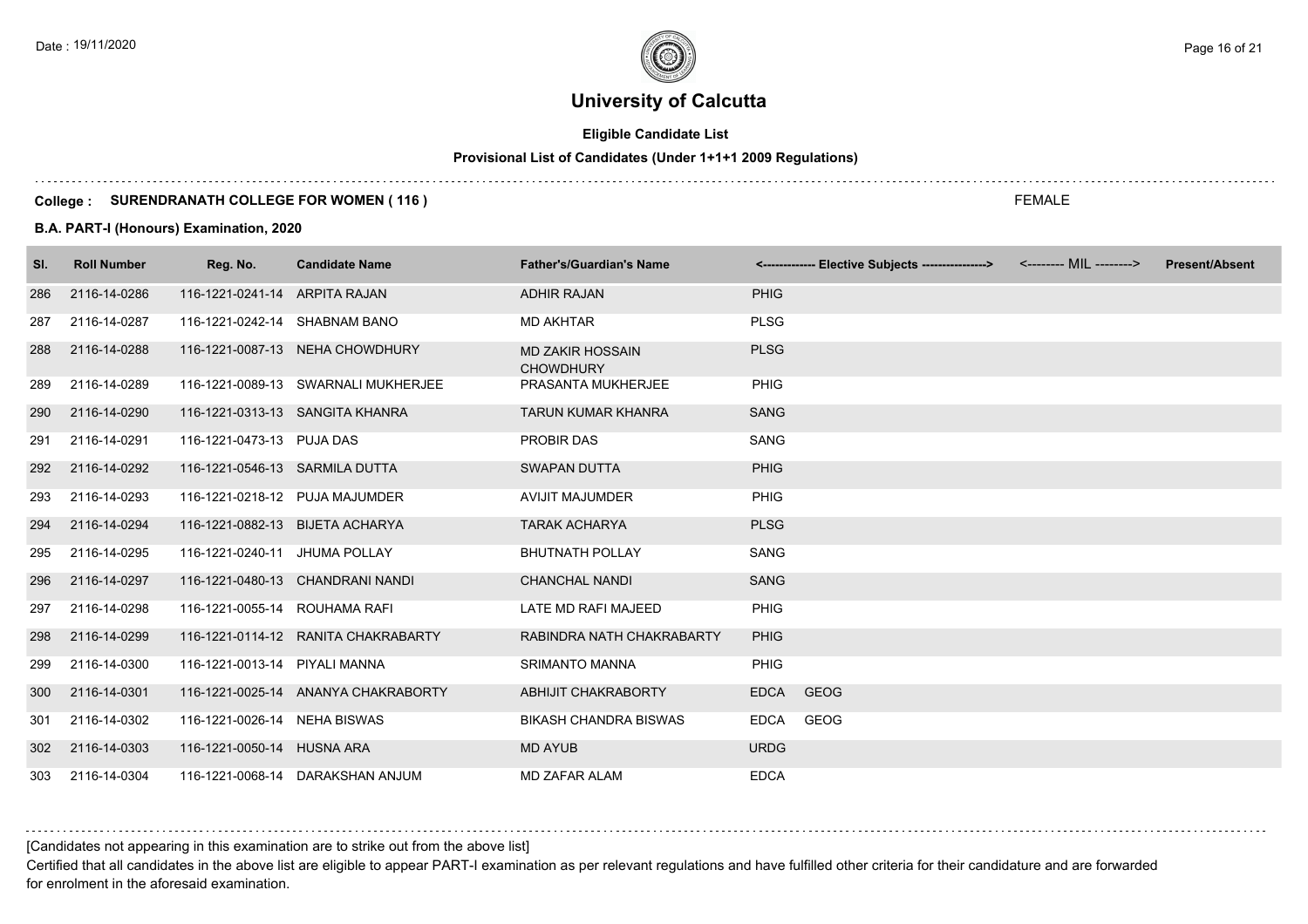$\ldots$  .

# **University of Calcutta**

# **Eligible Candidate List**

#### **Provisional List of Candidates (Under 1+1+1 2009 Regulations)**

#### **College : SURENDRANATH COLLEGE FOR WOMEN ( 116 )**

#### **B.A. PART-I (Honours) Examination, 2020**

| SI. | <b>Roll Number</b> | Reg. No.                       | <b>Candidate Name</b>              | <b>Father's/Guardian's Name</b> |             | <------------- Elective Subjects ---------------> <-------- MIL --------> | <b>Present/Absent</b> |
|-----|--------------------|--------------------------------|------------------------------------|---------------------------------|-------------|---------------------------------------------------------------------------|-----------------------|
| 304 | 2116-14-0305       | 116-1221-0074-14 ANJUM GAJALA  |                                    | <b>MD NAIMUDDIN</b>             | <b>EDCA</b> | <b>HISG</b>                                                               |                       |
| 305 | 2116-14-0306       | 116-1221-0075-14 NAZNEEN AZAD  |                                    | MD AZAD                         | <b>EDCA</b> | <b>URDG</b>                                                               |                       |
| 306 | 2116-14-0307       | 116-1221-0079-14 NATASHA GUPTA |                                    | <b>LATE AJIT GUPTA</b>          | <b>EDCA</b> | PHIG                                                                      |                       |
| 307 | 2116-14-0308       |                                | 116-1221-0177-14 JAYA JYOTI BAPARI | SILVASTER KAJAL BAPARI          | <b>JORG</b> |                                                                           |                       |
| 308 | 2116-14-0309       |                                | 116-1221-0186-14 INTESHAM TASNIM   | <b>MD ATIQUE QURESHI</b>        | <b>ENGA</b> | PHIG                                                                      |                       |
| 309 | 2116-14-0310       |                                | 116-1221-0220-14    FARIDA KHATOON | LATE MD JALALUDDIN              | <b>HISA</b> |                                                                           |                       |
|     | 310 2116-14-0311   | 116-1221-1231-14 SIDHI KEDIA   |                                    | <b>SUSHIL KEDIA</b>             | <b>ENGA</b> | PHIG                                                                      |                       |
|     | 311 2116-14-0312   | 116-1221-1232-14 RIDHI KEDIA   |                                    | SUSHIL KEDIA                    | ENGA        | PHIG                                                                      |                       |
|     | 312 2116-14-0313   | 116-1222-0018-14 PUJA MONDAL   |                                    | <b>SUSANTA MONDAL</b>           | <b>HISG</b> | <b>SANG</b>                                                               |                       |
| 313 | 2116-14-0314       |                                | 116-1222-0178-14 MOUSUMI BISWAS    | <b>PROVASH BISWAS</b>           | ENGA        | SOCG                                                                      |                       |
| 314 | 2116-14-0315       |                                | 116-1222-0229-14 TRISHNA MONDAL    | <b>SWAPAN MONDAL</b>            | <b>EDCG</b> |                                                                           |                       |
| 315 | 2116-14-0316       | 116-1224-0114-14 SOUDA RAHMAN  |                                    | MD MATIUR RAHMAN                | <b>ENGA</b> | <b>PHIG</b>                                                               |                       |
| 316 | 2116-14-0317       |                                | 116-1224-0119-14 SABHANA SULTANA   | ABU SADEK JAMADAR               | <b>ENGA</b> | SOCG                                                                      |                       |
| 317 | 2116-14-0318       | 116-1221-0006-13 SAYANI GHOSH  |                                    | SUDEB GHOSH                     | <b>ENGA</b> | <b>PLSG</b>                                                               |                       |
|     | 318 2116-14-0319   | 116-1221-0261-13 PAULAMI ROY   |                                    | <b>BHOLANATH ROY</b>            | <b>ENGA</b> | PHIG                                                                      |                       |
| 319 | 2116-14-0320       | 116-1221-0590-12 PAYEL KHAN    |                                    | <b>BIJESH KHAN</b>              | ENGA        | <b>PLSG</b>                                                               |                       |
| 320 | 2116-14-0321       | 116-1221-0216-12 NIDA HUMERA   |                                    | <b>MD ASLAM</b>                 | <b>ENGA</b> | <b>PLSG</b>                                                               |                       |
| 321 | 2116-14-0322       | 116-1221-0398-14 RAFIA IMTIAZ  |                                    | MD IMTIAZ ALAM                  | <b>GEOA</b> | <b>PLSG</b>                                                               |                       |
| 322 | 2116-14-0323       | 116-1222-0056-13 PUNAM BISWAS  |                                    | SUSHIL KUMAR BISWAS             | <b>ENGA</b> | PHIG                                                                      |                       |

[Candidates not appearing in this examination are to strike out from the above list]

Certified that all candidates in the above list are eligible to appear PART-I examination as per relevant regulations and have fulfilled other criteria for their candidature and are forwarded for enrolment in the aforesaid examination.

FEMALE

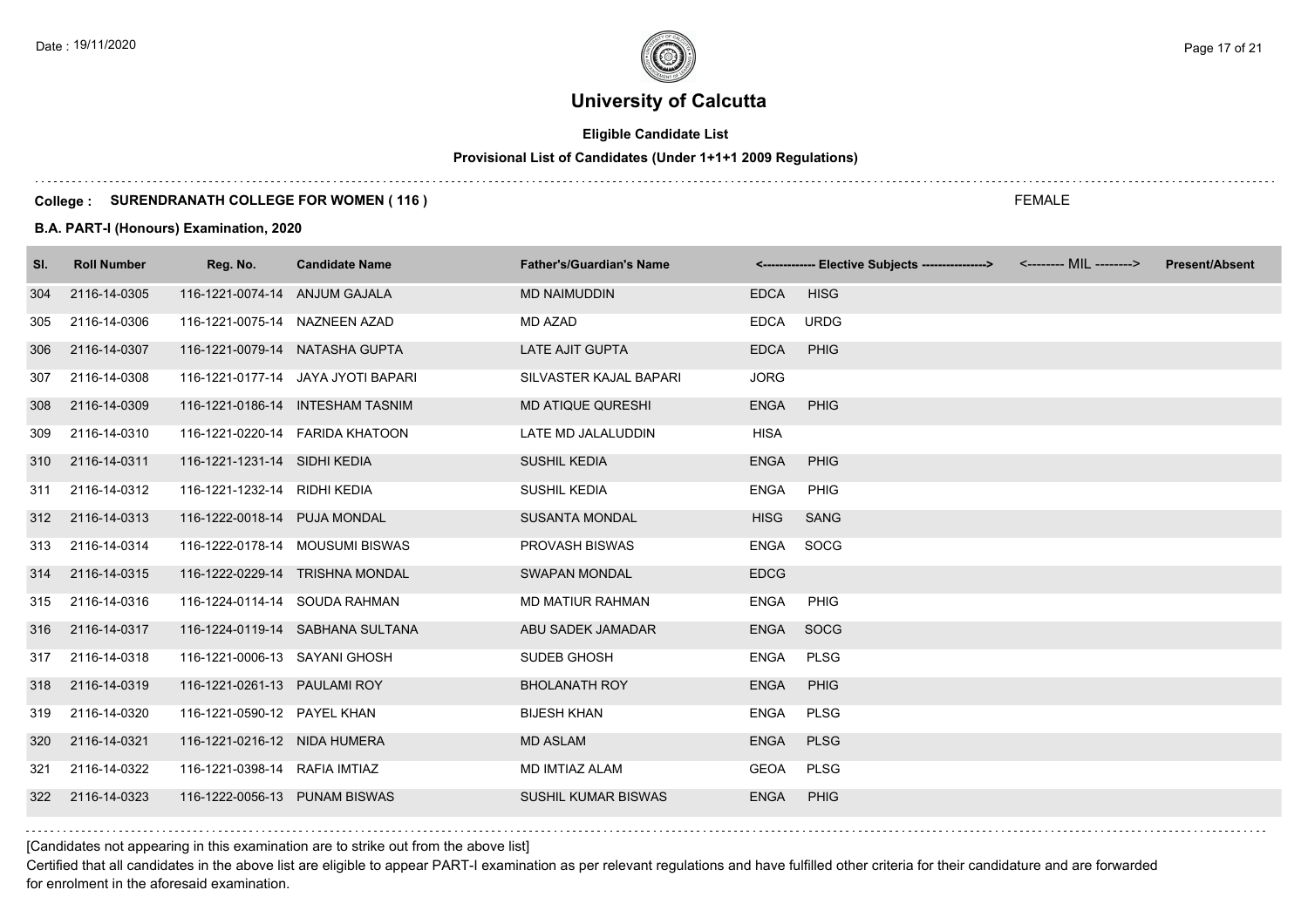# **Eligible Candidate List**

# **Provisional List of Candidates (Under 1+1+1 2009 Regulations)**

#### **College : SURENDRANATH COLLEGE FOR WOMEN ( 116 )**

#### **B.A. PART-I (Honours) Examination, 2020**

| SI. | <b>Roll Number</b> | Reg. No.                        | <b>Candidate Name</b>               | <b>Father's/Guardian's Name</b> |             | <------------- Elective Subjects ----------------> | <-------- MIL --------> | <b>Present/Absent</b> |
|-----|--------------------|---------------------------------|-------------------------------------|---------------------------------|-------------|----------------------------------------------------|-------------------------|-----------------------|
| 323 | 2116-14-0324       |                                 | 116-1221-0070-13 ROQAIYA KHANAM     | MOULANA IKRAMUDDDN              | <b>PLSG</b> | <b>JORG</b>                                        |                         |                       |
| 324 | 2116-14-0325       | 116-1221-0080-13 RIYALI GANGULY |                                     | LATE PARESH NATH GANGULY        | <b>PLSG</b> |                                                    |                         |                       |
| 325 | 2116-14-0326       | 116-1221-0190-13 RAUNAK MAJID   |                                     | ABDUL MAJID KHAN                | <b>PHIG</b> |                                                    |                         |                       |
| 326 | 2116-14-0327       | 116-1221-0318-13 JYOTI JAISWAL  |                                     | SATISH CHAND JAISWAL            | <b>HISG</b> | <b>GEOG</b>                                        |                         |                       |
| 327 | 2116-14-0328       | 116-1221-0367-13 PAYEL ROY      |                                     | <b>DULAL ROY</b>                | <b>SANG</b> |                                                    |                         |                       |
| 328 | 2116-14-0329       | 116-1221-0465-13 LISA DEY       |                                     | <b>LITON DEY</b>                | <b>SANG</b> |                                                    |                         |                       |
| 329 | 2116-14-0330       | 116-1221-0466-13 BARNALI GHOSH  |                                     | <b>AJOY GHOSH</b>               | <b>BNGA</b> | SANG                                               |                         |                       |
| 330 | 2116-14-0331       | 116-1221-0476-13 RUMI NASRIN    |                                     | ASGAR ALI MONDAL                | <b>SANG</b> |                                                    |                         |                       |
| 331 | 2116-14-0332       | 116-1222-0551-13 MOUSUMI JANA   |                                     | DHANANJOY JANA                  | SANA        | <b>PHIG</b>                                        |                         |                       |
| 332 | 2116-14-0333       |                                 | 116-1221-0145-12    FARZANA SHAHEEN | SK AHSANUL HAQUE                | <b>ECOG</b> |                                                    |                         |                       |
| 333 | 2116-14-0334       | 116-1221-0174-12 BENAZIR AJMAL  |                                     | MOHD SAGHIR AJMAL               | <b>PHIG</b> |                                                    |                         |                       |
| 334 | 2116-14-0336       | 116-1221-0485-13 PIYALI GHOSH   |                                     | SHYAMAPRASAD GHOSH              | <b>PHIG</b> |                                                    |                         |                       |
| 335 | 2116-14-0338       | 116-1221-0074-12 JAYITA ROY     |                                     | SUSHIL KUMAR ROY                | <b>PHIG</b> |                                                    |                         |                       |
| 336 | 2116-14-0339       | 116-1221-0044-12 NANDINI MANDAL |                                     | <b>MANARANJAN MANDAL</b>        | <b>SANG</b> |                                                    |                         |                       |
| 337 | 2116-14-0340       | 116-1221-0080-11 RAJANI SHAW    |                                     | <b>SHIV SHANKAR SHAW</b>        | <b>PHIG</b> |                                                    |                         |                       |
| 338 | 2116-14-0341       |                                 | 116-1221-0019-13 SHAHINA ZAREEN     | <b>MD GAYAS UDDIN</b>           | <b>PHIG</b> |                                                    |                         |                       |
| 339 | 2116-14-0342       | 116-1221-0073-13 SANGITA DEY    |                                     | PANKAJ KUMAR DEY                | <b>ENGA</b> | <b>PLSG</b>                                        |                         |                       |
| 340 | 2116-14-0343       | 116-1221-0078-13 SUNITA YADAV   |                                     | <b>BAYAS YADAV</b>              | <b>ENGA</b> | PHIG                                               |                         |                       |
| 341 | 2116-14-0344       | 116-1221-0183-13 SULEKHA PATRA  |                                     | <b>SRIPATI PATRA</b>            | <b>ENGA</b> |                                                    |                         |                       |

[Candidates not appearing in this examination are to strike out from the above list]

Certified that all candidates in the above list are eligible to appear PART-I examination as per relevant regulations and have fulfilled other criteria for their candidature and are forwarded for enrolment in the aforesaid examination.

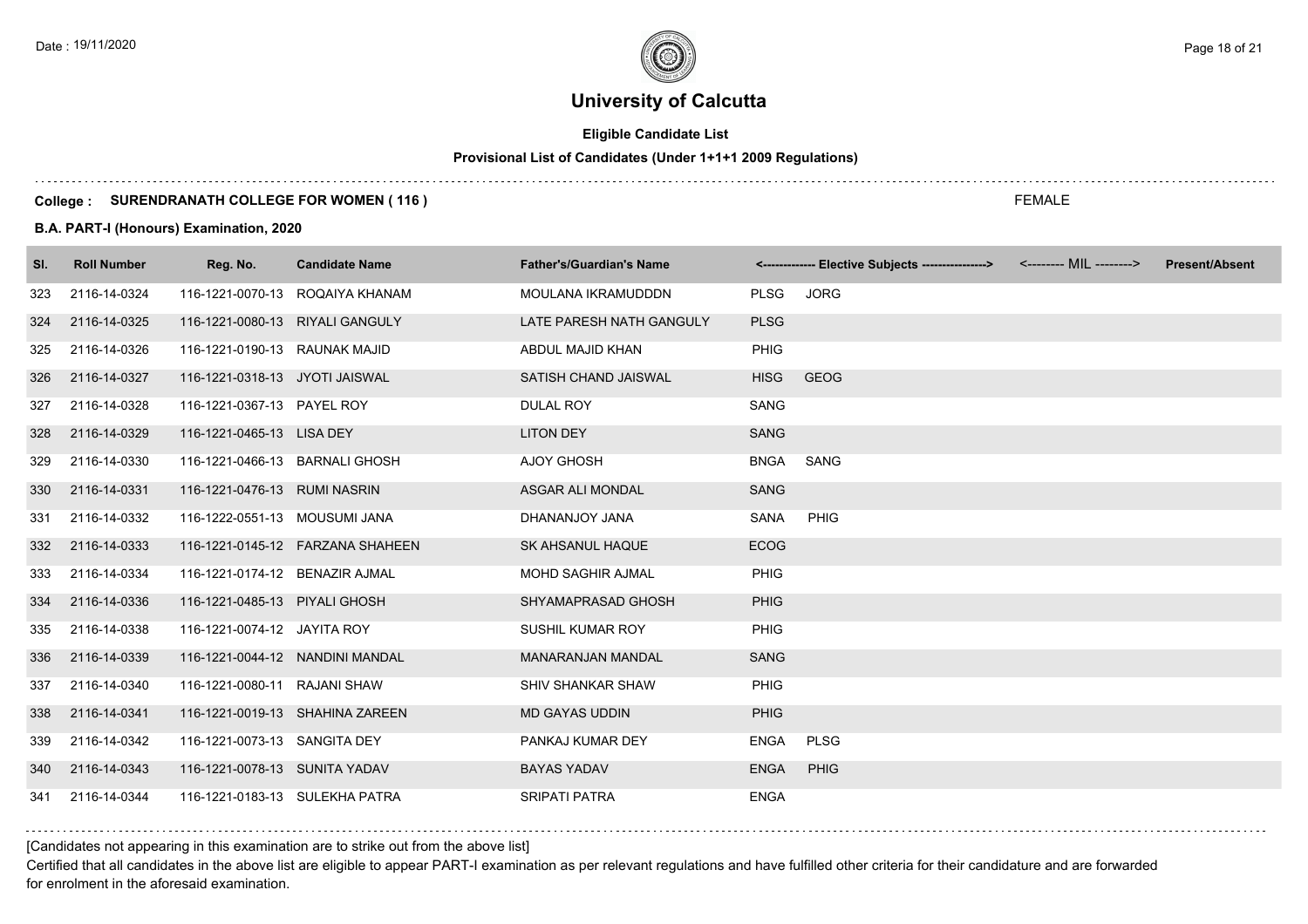# **Eligible Candidate List**

# **Provisional List of Candidates (Under 1+1+1 2009 Regulations)**

#### **College : SURENDRANATH COLLEGE FOR WOMEN ( 116 )**

#### **B.A. PART-I (Honours) Examination, 2020**

| SI. | <b>Roll Number</b> | Reg. No.                       | <b>Candidate Name</b>               | <b>Father's/Guardian's Name</b> |             | <-------------- Elective Subjects ----------------> | <-------- MIL --------> | <b>Present/Absent</b> |
|-----|--------------------|--------------------------------|-------------------------------------|---------------------------------|-------------|-----------------------------------------------------|-------------------------|-----------------------|
| 342 | 2116-14-0345       | 116-1221-0260-13 SUSMITA MISRA |                                     | <b>ASIT KUMAR MISRA</b>         | <b>GEOA</b> | <b>HISG</b>                                         |                         |                       |
| 343 | 2116-14-0346       | 116-1221-0292-13 KASTURI DEY   |                                     | <b>KARUNA SINDHU DEY</b>        | GEOA        | <b>EDCG</b>                                         |                         |                       |
| 344 | 2116-14-0347       |                                | 116-1221-0374-13 GULAFSHAN JAHAN    | <b>MD RAFIQUE</b>               | <b>HISA</b> |                                                     |                         |                       |
| 345 | 2116-14-0348       |                                | 116-1221-0489-13 SHILPA ADHIKARY    | SHYAMA PADA ADHIKARY            | <b>SANG</b> |                                                     |                         |                       |
| 346 | 2116-14-0349       |                                | 116-1221-0517-13 KABITA CHAKRABORTY | <b>TAPAS CHAKRABORTY</b>        | <b>SANG</b> |                                                     |                         |                       |
| 347 | 2116-14-0350       |                                | 116-1222-0524-13 PRIYANKA MONDAL    | <b>GOPAL MONDAL</b>             | <b>PHIA</b> |                                                     |                         |                       |
| 348 | 2116-14-0351       | 116-1221-0525-13 SUSMITA BAG   |                                     | <b>SAMIR BAG</b>                | <b>SANG</b> |                                                     |                         |                       |
| 349 | 2116-14-0352       | 116-1222-0543-13 SANDHYA RANA  |                                     | <b>RAMESH RANA</b>              | <b>HISA</b> | <b>PLSG</b>                                         |                         |                       |
| 350 | 2116-14-0353       |                                | 116-1221-0544-13 TANUSHREE SEAL     | <b>BISTU CH SEAL</b>            | <b>PLSG</b> |                                                     |                         |                       |
| 351 | 2116-14-0354       | 116-1222-0550-13 ILA BISWAS    |                                     | ANANTA KUMAR BISWAS             | <b>ENGA</b> | PHIG                                                |                         |                       |
| 352 | 2116-14-0355       | 116-1221-0684-13 PRIYANKA DHAR |                                     | <b>ASHIM DHAR</b>               | <b>GEOG</b> |                                                     |                         |                       |
| 353 | 2116-14-0356       | 055434 of<br>2019-2020         | SWAPNA SARKAR                       | <b>TAPAN KANTI SARKAR</b>       | <b>ECOG</b> |                                                     |                         |                       |
| 354 | 2116-14-0357       | 116-1221-0046-12 JAYANTI MUNDA |                                     | <b>JAGAT MUNDA</b>              | <b>ENGA</b> |                                                     |                         |                       |
| 355 | 2116-14-0358       | 116-1222-0017-12 MOUMITA DAS   |                                     | <b>SAGAR DAS</b>                | <b>HISG</b> |                                                     |                         |                       |
| 356 | 2116-14-0359       |                                | 116-1221-0026-12 SANJUKTA BASAK     | <b>UTTAM BASAK</b>              | <b>GEOA</b> |                                                     |                         |                       |
| 357 | 2116-14-0360       | 116-1222-0070-12 SONALI HALDER |                                     | <b>DIPANKAR HALDER</b>          | <b>HISG</b> |                                                     |                         |                       |
| 358 | 2116-14-0361       |                                | 116-1221-0089-12 PRIYANKA BISWAS    | MR DILIP KUMAR BISWAS           | <b>ENGA</b> |                                                     |                         |                       |
| 359 | 2116-14-0362       | 116-1221-0173-12 MOUTUSI DAS   |                                     | <b>NARU DAS</b>                 | <b>HISG</b> |                                                     |                         |                       |

### [Candidates not appearing in this examination are to strike out from the above list]

Certified that all candidates in the above list are eligible to appear PART-I examination as per relevant regulations and have fulfilled other criteria for their candidature and are forwarded for enrolment in the aforesaid examination.

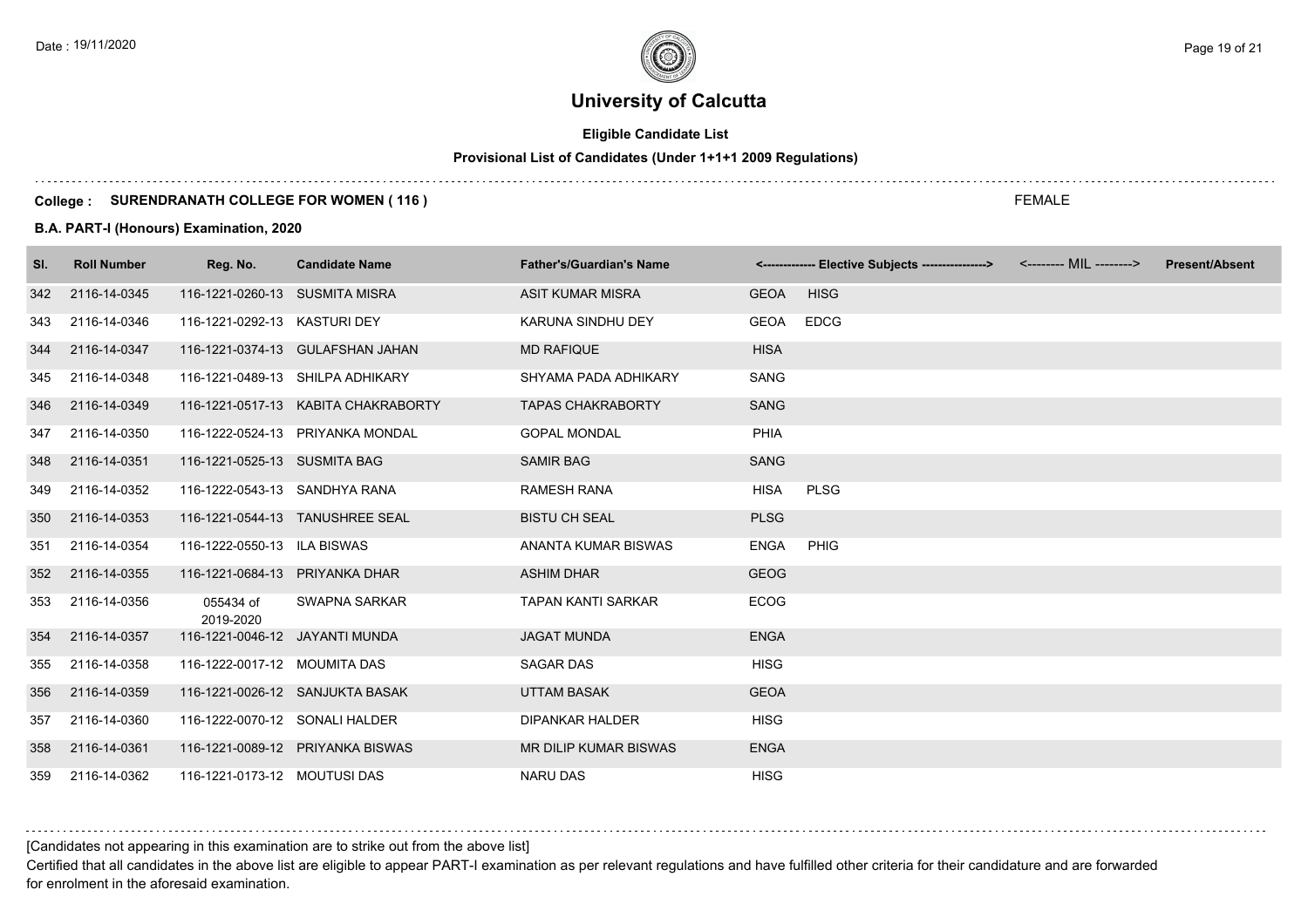# **Eligible Candidate List**

# **Provisional List of Candidates (Under 1+1+1 2009 Regulations)**

#### **College : SURENDRANATH COLLEGE FOR WOMEN ( 116 )**

#### **B.A. PART-I (Honours) Examination, 2020**

| SI. | <b>Roll Number</b> | Reg. No.                       | <b>Candidate Name</b>                  | <b>Father's/Guardian's Name</b> |             | <------------- Elective Subjects ----------------> | <-------- MIL --------> | <b>Present/Absent</b> |
|-----|--------------------|--------------------------------|----------------------------------------|---------------------------------|-------------|----------------------------------------------------|-------------------------|-----------------------|
| 360 | 2116-14-0363       |                                | 116-1221-0415-12 SHAFAQUE NAZREEN      | <b>MD JAMIL</b>                 | <b>PLSG</b> |                                                    |                         |                       |
| 361 | 2116-14-0364       | 116-1221-0057-11 SIPRA RONG    |                                        | <b>MONORANJAN RONG</b>          | <b>PHIG</b> |                                                    |                         |                       |
| 362 | 2116-14-0366       | 116-1221-0077-12 SUNITA KUMARI |                                        | SOBHNATH RAM                    | <b>HISG</b> |                                                    |                         |                       |
| 363 | 2116-14-0367       |                                | 116-1221-0618-12 KUMARI GUDDI RABIDAS  | <b>LALAN RABIDAS</b>            | <b>ENGA</b> | <b>PLSG</b>                                        |                         |                       |
| 364 | 2116-14-0368       | 116-1221-0310-12 RIYA DAS      |                                        | <b>UTTAM DAS</b>                | <b>ENGA</b> | <b>JORG</b>                                        |                         |                       |
| 365 | 2116-14-0369       | 116-1221-0167-11 PAPIA GOSWAMI |                                        | <b>BISWAJIT GOSWAMI</b>         | <b>ENGA</b> | PHIG                                               |                         |                       |
| 366 | 2116-14-0370       | 116-1221-0277-11 KAJOL SEN     |                                        | <b>MR KASHI NATH SEN</b>        | <b>ENGA</b> |                                                    |                         |                       |
| 367 | 2116-14-0371       | 116-1222-0060-11 SARBARI DHALI |                                        | <b>UTTAM DHALI</b>              | <b>SANA</b> |                                                    |                         |                       |
| 368 | 2116-14-0372       |                                | 116-1221-0258-11 TANUJA RAHAMAN        | <b>SK TAHID RAHAMAN</b>         | <b>ENGA</b> |                                                    |                         |                       |
| 369 | 2116-14-0374       |                                | 116-1222-0296-11 SANCHAYITA MONDAL     | <b>GOPAL CH MONDAL</b>          | <b>PHIG</b> |                                                    |                         |                       |
| 370 | 2116-14-0376       | 116-1221-0083-11 PINKY MALLICK |                                        | <b>RAMESH MALLICK</b>           | <b>HISA</b> | <b>PLSG</b>                                        |                         |                       |
| 371 | 2116-14-0377       |                                | 116-1221-0172-11 KAJAL KUMARI PRASAD   | L MOHAN PRASAD                  | <b>HISA</b> | <b>PHIG</b>                                        |                         |                       |
| 372 | 2116-14-0378       | 116-1221-0203-11 TANIA PAUL    |                                        | <b>NARAYAN PAUL</b>             | <b>GEOG</b> |                                                    |                         |                       |
| 373 | 2116-14-0379       | 116-1221-0246-11 RIMA BEGUM    |                                        | MD MOHIUDDIN                    | <b>ENGA</b> | PHIG                                               |                         |                       |
| 374 | 2116-14-0380       | 116-1221-0278-11 POLLY KHATUN  |                                        | <b>NUR ISLAM MONDAL</b>         | <b>ENGA</b> | PHIG                                               |                         |                       |
| 375 | 2116-14-0381       |                                | 116-1221-0579-11 NAZIA NAHID KHAN      | MUSHARRAF ALI KHAN              | <b>ENGA</b> | PHIG                                               |                         |                       |
| 376 | 2116-14-0384       |                                | 116-1221-0672-11 SREETAMA BHATTACHARYA | <b>BISWAJIT BHATTACHARYA</b>    | <b>ENGG</b> | <b>ECOG</b>                                        |                         |                       |
| 377 | 2116-14-0387       | 116-1221-0071-11 SUPRIYA GHOSH |                                        | <b>BISWANATH GHOSH</b>          | <b>PHIG</b> |                                                    |                         |                       |
| 378 | 2116-14-0388       | 116-1221-0075-11 AMRIN PAWAR   |                                        | <b>MD ISLAM PAWAR</b>           | <b>PHIG</b> |                                                    |                         |                       |
|     |                    |                                |                                        |                                 |             |                                                    |                         |                       |

[Candidates not appearing in this examination are to strike out from the above list]

Certified that all candidates in the above list are eligible to appear PART-I examination as per relevant regulations and have fulfilled other criteria for their candidature and are forwarded for enrolment in the aforesaid examination.